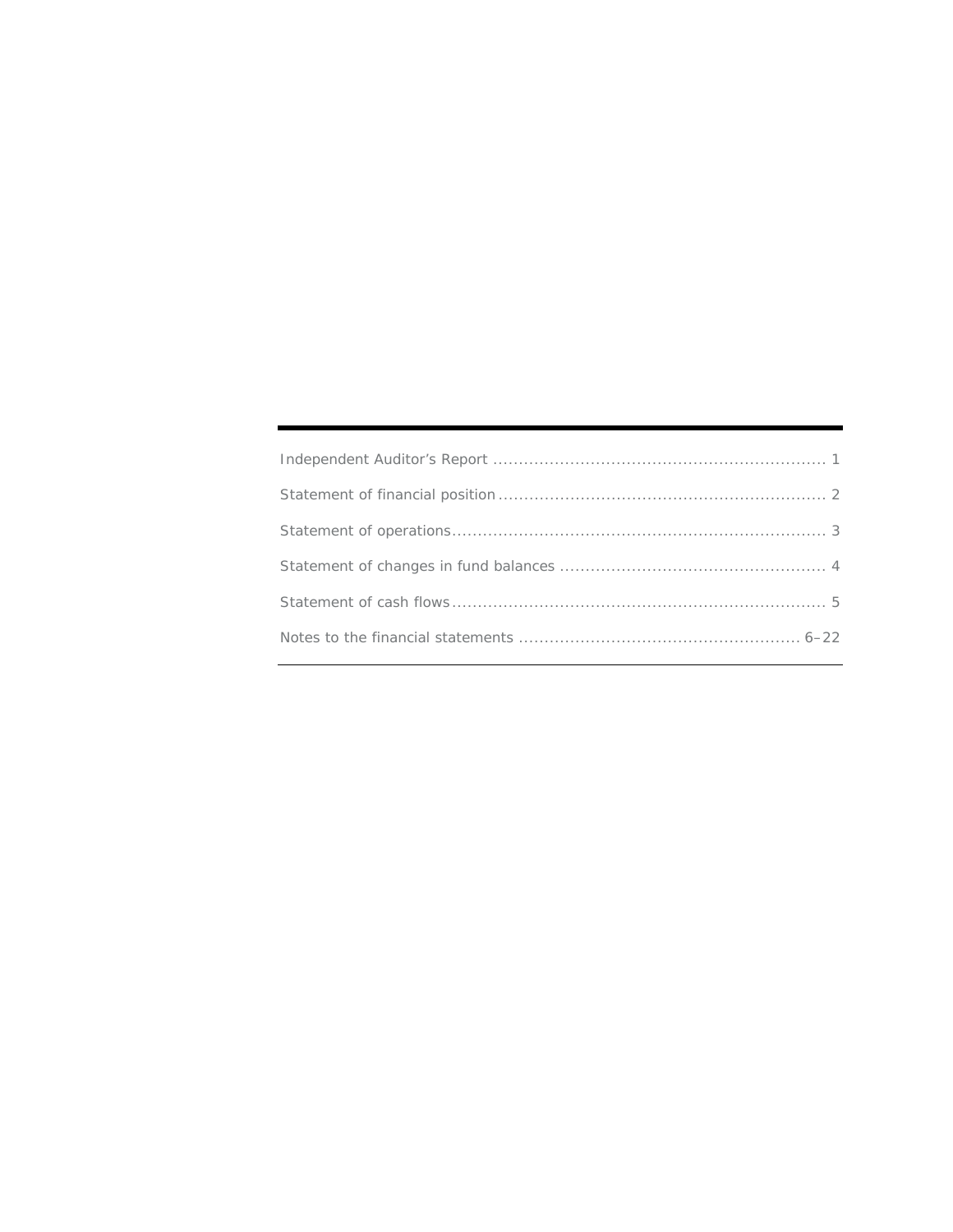# **Deloitte.**

Deloitte LLP 400 Applewood Crescent Suite 500 Vaughan ON L4K 0C3 Canada

Tel: 416-601-6150 Fax: 416-601-6151 www.deloitte.ca

### **Independent Auditor's Report**

To the Members of Family Service Toronto

We have audited the accompanying financial statements of Family Service Toronto ("FST"), which comprise the statement of financial position as at March 31, 2018, the statements of operations, changes in fund balances and cash flows for the year then ended and a summary of significant accounting policies and other explanatory information.

#### **Management's Responsibility for the Financial Statements**

Management is responsible for the preparation and fair presentation of these financial statements in accordance with Canadian accounting standards for not-for-profit organizations, and for such internal control as management determines is necessary to enable the preparation of financial statements that are free from material misstatement, whether due to fraud or error.

#### **Auditor's Responsibility**

Our responsibility is to express an opinion on these financial statements based on our audit. We conducted our audit in accordance with Canadian generally accepted auditing standards. Those standards require that we comply with ethical requirements and plan and perform the audit to obtain reasonable assurance about whether the financial statements are free from material misstatement.

An audit involves performing procedures to obtain audit evidence about the amounts and disclosures in the financial statements. The procedures selected depend on the auditor's judgment, including the assessment of the risks of material misstatement of the financial statements, whether due to fraud or error. In making those risk assessments, the auditor considers internal control relevant to the entity's preparation and fair presentation of the financial statements in order to design audit procedures that are appropriate in the circumstances, but not for the purpose of expressing an opinion on the effectiveness of the entity's internal control. An audit also includes evaluating the appropriateness of accounting policies used and the reasonableness of accounting estimates made by management, as well as evaluating the overall presentation of the financial statements.

We believe that the audit evidence we have obtained is sufficient and appropriate to provide a basis for our audit opinion.

#### **Opinion**

In our opinion, the financial statements present fairly, in all material respects, the financial position of FST as at March 31, 2018 and the results of its operations and its cash flows for the year then ended in accordance with Canadian accounting standards for not-for-profit organizations.

Delaitte LLP

Chartered Professional Accountants Licensed Public Accountants June 18, 2018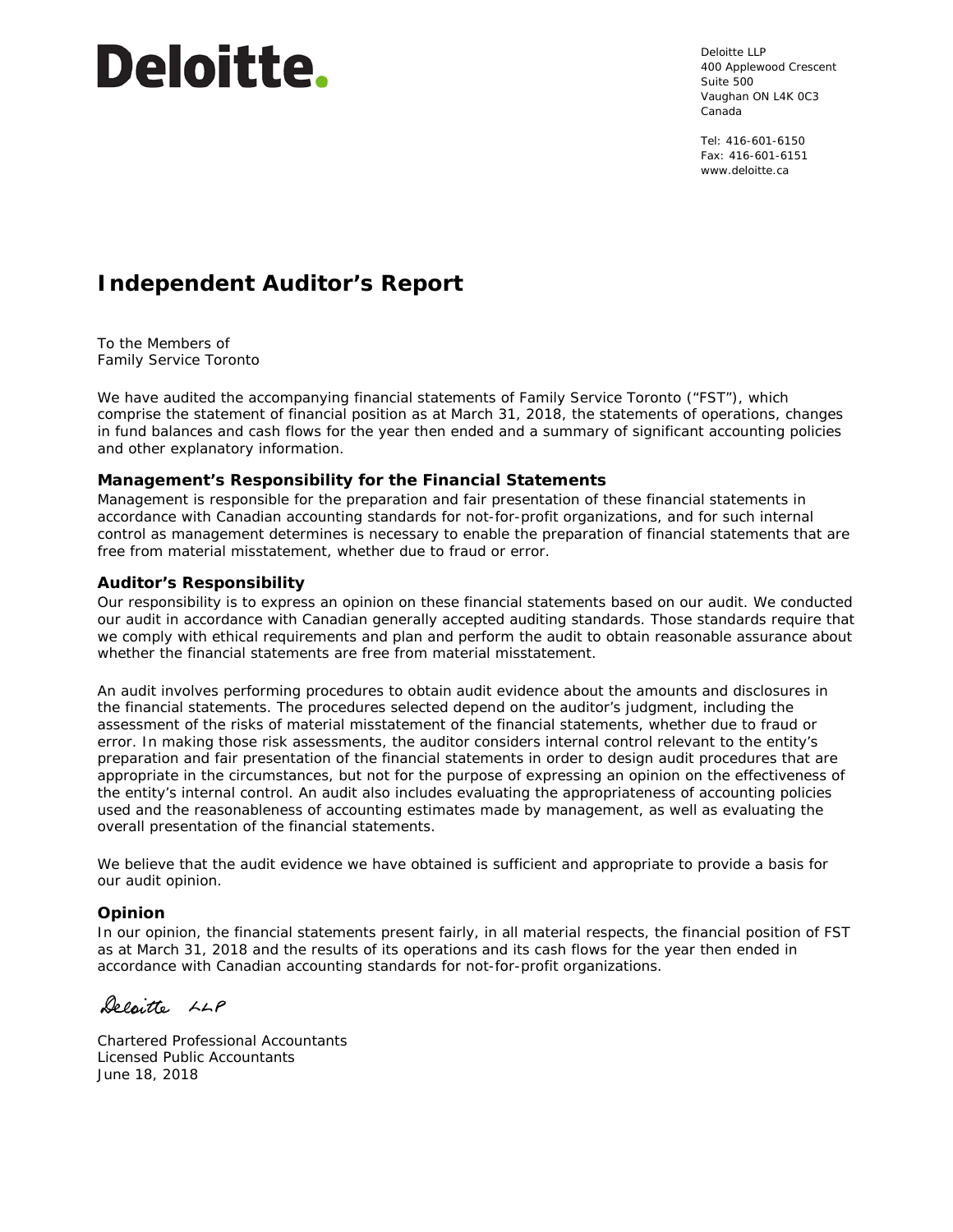#### **Family Service Toronto Statement of financial position** As at March 31, 2018

|                                          | Notes           |                          |                          |                                     | 2018                    |                                       |                          |                          | 2017                 |
|------------------------------------------|-----------------|--------------------------|--------------------------|-------------------------------------|-------------------------|---------------------------------------|--------------------------|--------------------------|----------------------|
|                                          |                 |                          | Capital and              |                                     |                         |                                       | Capital and              |                          |                      |
|                                          |                 | General                  |                          | Endowment                           |                         | General                               |                          | Endowment                |                      |
|                                          |                 | Fund                     | Learning<br>Fund         | Funds                               | Total                   | Fund                                  | Learning<br>Fund         | Funds                    |                      |
|                                          |                 | \$                       | \$                       | $\overline{\mathbf{3}}$             | $\mathbf{s}$            | $\mathfrak{S}$                        | $\mathfrak s$            | $\mathsf{\$}$            | Total<br>\$          |
|                                          |                 |                          |                          |                                     |                         |                                       |                          |                          |                      |
| <b>Assets</b>                            |                 |                          |                          |                                     |                         |                                       |                          |                          |                      |
| Current assets                           |                 |                          |                          |                                     |                         |                                       |                          |                          |                      |
| Cash                                     |                 | 4,906,675                |                          |                                     | 4,906,675               | 1,192,996                             |                          | -                        | 1,192,996            |
| Grants and accounts receivable           | 5               | 746,566                  | 18,750                   | $\overline{\phantom{0}}$            | 765,316                 | 950,378                               | 15,000                   |                          | 965,378              |
| Prepaid expenses                         |                 | 690,537                  |                          |                                     | 690,537                 | 542,353                               |                          | $\overline{\phantom{0}}$ | 542,353              |
|                                          |                 | 6,343,778                | 18,750                   | —                                   | 6,362,528               | 2,685,727                             | 15,000                   |                          | 2,700,727            |
|                                          |                 |                          |                          |                                     |                         |                                       |                          |                          |                      |
| Investments                              | 3               | -                        | $\overline{\phantom{m}}$ | 1,029,845                           | 1,029,845               | $\overbrace{\phantom{1232211}}$       |                          | 1,028,861                | 1,028,861            |
| Net investment in joint venture          | $\overline{A}$  | —                        | 2,117,514                | $\overline{\phantom{0}}$            | 2,117,514               | $\overline{\phantom{0}}$              | 2,315,715                |                          | 2,315,715            |
| Capital assets                           | 6               |                          | 2,993,597                | -                                   | 2,993,597               | $\overline{\phantom{0}}$              | 1,362,086                |                          | 1,362,086            |
| Deferred property development costs      | $\overline{7}$  | —                        | 466,826                  | —                                   | 466,826                 | $\overbrace{\phantom{1232211}}$       | 295,532                  | $\overline{\phantom{m}}$ | 295,532              |
| Mortgage receivable                      | 8               |                          | 12,430,301               | $\overline{\phantom{0}}$            | 12,430,301              |                                       | 12,430,301               |                          | 12,430,301           |
|                                          |                 | 6,343,778                | 18,026,988               | 1,029,845                           | 25,400,611              | 2,685,727                             | 16,418,634               | 1,028,861                | 20,133,222           |
|                                          |                 |                          |                          |                                     |                         |                                       |                          |                          |                      |
| Liabilities                              |                 |                          |                          |                                     |                         |                                       |                          |                          |                      |
| <b>Current liabilities</b>               |                 |                          |                          |                                     |                         |                                       |                          |                          |                      |
| Accounts payable and accrued charges     | 9               | 7,006,723                | 5,288                    | $\overline{\phantom{0}}$            | 7,012,011               | 3,397,766                             |                          |                          | 3,397,766            |
| Deferred lease inducements               | 16              | $\qquad \qquad -$        | 55,552                   | $\overline{\phantom{0}}$            | 55,552                  |                                       | 55,552                   |                          | 55,552               |
| Inter-fund balances                      |                 | (590, 637)               | 550,792                  | 39,845                              | —                       | (463, 597)                            | 423,097                  | 40,500                   |                      |
| Deferred contributions                   | 11a             | 214,376                  |                          | 297,313                             | 511,689                 | 253,078                               | $\overline{\phantom{0}}$ | 267,963                  | 521,041              |
|                                          |                 | 6,630,462                | 611,632                  | 337,158                             | 7,579,252               | 3,187,247                             | 478,649                  | 308,463                  | 3,974,359            |
|                                          |                 |                          |                          |                                     |                         |                                       |                          |                          |                      |
| Long-term                                |                 | 247,369                  | 365,721                  |                                     |                         | 201,325                               | 421,273                  |                          | 622,598              |
| Deferred lease inducements               | 16              |                          |                          | —<br>—                              | 613,090                 |                                       | 381,995                  | -                        |                      |
| Deferred capital contributions           | 11 <sub>b</sub> | 6,877,831                | 2,135,850<br>3,113,203   | $\overline{\phantom{0}}$<br>337,158 | 2,135,850<br>10,328,192 | $\overline{\phantom{0}}$<br>3,388,572 | 1,281,917                | 308,463                  | 381,995<br>4,978,952 |
|                                          |                 |                          |                          |                                     |                         |                                       |                          |                          |                      |
| Commitments and contingencies            | 22 and 23       |                          |                          |                                     |                         |                                       |                          |                          |                      |
| <b>Fund balances</b>                     |                 |                          |                          |                                     |                         |                                       |                          |                          |                      |
| Invested in capital assets               | 13              |                          | 436,474                  |                                     | 436,474                 | -                                     | 503,266                  |                          | 503,266              |
| Invested in property development project | 7 and 8         | $\qquad \qquad$          | 12,897,127               | $\overline{\phantom{0}}$            | 12,897,127              |                                       | 12,725,833               | $\overline{\phantom{0}}$ | 12,725,833           |
| <b>Externally restricted</b>             | 12              |                          | —                        | 692,687                             | 692,687                 | -                                     | $\overline{\phantom{m}}$ | 720,398                  | 720,398              |
| Internally restricted                    | 13              | $\overline{\phantom{m}}$ | 1,580,184                | $\overline{\phantom{0}}$            | 1,580,184               | $\overline{\phantom{m}}$              | 1,907,618                | $\overline{\phantom{0}}$ | 1,907,618            |
| Unrestricted                             |                 | (534, 053)               |                          | $\qquad \qquad$                     | (534, 053)              | (702, 845)                            |                          | $\overline{\phantom{0}}$ | (702, 845)           |
|                                          |                 | (534, 053)               | 14,913,785               | 692,687                             | 15,072,419              | (702, 845)                            | 15,136,717               | 720,398                  | 15, 154, 270         |
|                                          |                 | 6,343,778                | 18,026,988               | 1,029,845                           | 25,400,611              | 2,685,727                             | 16,418,634               | 1,028,861                | 20,133,222           |

The accompanying notes are an integral part of the financial statements.

Approved on behalf of the Board  $\overline{\phantom{a}}$  Director  $\overline{\phantom{a}}$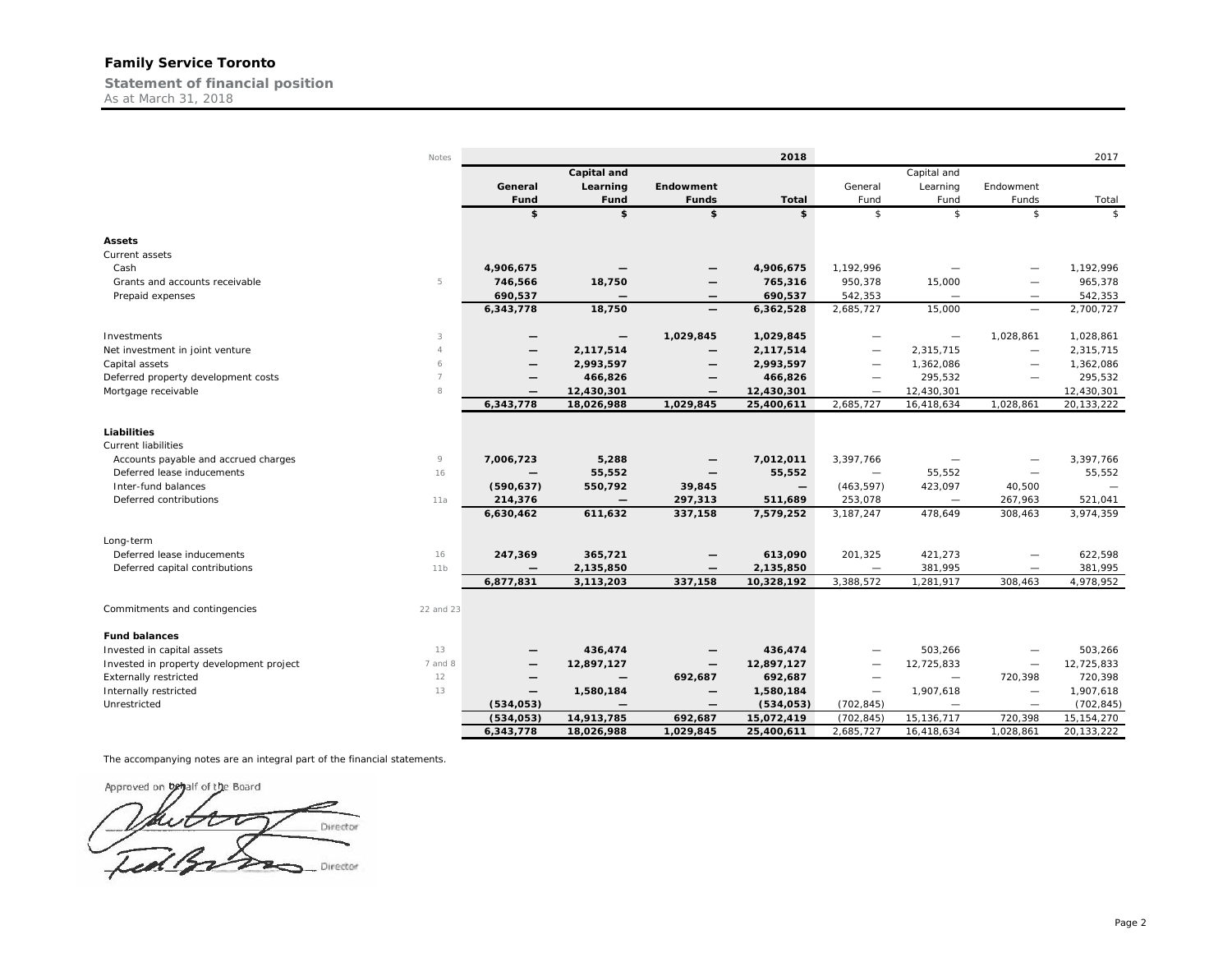**Statement of operations** Year ended March 31, 2018

|                                     | <b>Notes</b>   |                   |                          |                          |                          | 2018       |                          |                                 |                                  |                          | 2017       |
|-------------------------------------|----------------|-------------------|--------------------------|--------------------------|--------------------------|------------|--------------------------|---------------------------------|----------------------------------|--------------------------|------------|
|                                     |                |                   |                          | <b>General Fund</b>      | <b>Capital and</b>       |            |                          |                                 | General Fund                     | Capital and              |            |
|                                     |                | Community         |                          | Client purchase          | Learning                 |            | Community                |                                 | Client purchase                  | Learning                 |            |
|                                     |                | programs          |                          | IWS (1) of service (2)   | Fund                     | Total      | programs                 |                                 | IWS (1) of service (2)           | Fund                     | Total      |
|                                     |                | \$                | \$                       | \$                       | \$                       | \$         | \$                       | \$                              | \$                               | \$                       | \$         |
| Revenue                             |                |                   |                          |                          |                          |            |                          |                                 |                                  |                          |            |
| Government                          | 14             | 6,175,232         |                          | 34,936,117               |                          | 41,111,349 | 6,224,851                |                                 | 30,462,379                       |                          | 36,687,230 |
| United Way                          |                |                   |                          |                          |                          |            |                          |                                 |                                  |                          |            |
| Base allocation                     |                | 3,702,503         |                          |                          | 66,792                   | 3,769,295  | 3,707,974                |                                 |                                  | 61,321                   | 3,769,295  |
| Other                               |                | 29,309            |                          |                          | $\overline{\phantom{m}}$ | 29,309     | 89,047                   |                                 |                                  | $\overline{\phantom{m}}$ | 89,047     |
| Foundations and other agencies      |                | 192,792           |                          | 563,262                  | $\qquad \qquad$          | 756,054    | 200,529                  |                                 | 299,602                          | $\overline{\phantom{0}}$ | 500,131    |
| Fees                                |                |                   |                          |                          |                          |            |                          |                                 |                                  |                          |            |
| Integrated Workplace Solutions      |                | $\qquad \qquad -$ | 544,439                  |                          | $\overline{\phantom{0}}$ | 544,439    | $\overline{\phantom{0}}$ | 550.617                         |                                  | 11,000                   | 561,617    |
| Client                              |                | 162,437           |                          |                          |                          | 162,437    | 172,935                  | $\overline{\phantom{0}}$        | —                                | $\qquad \qquad -$        | 172,935    |
| Membership, donations and bequests  |                | 59,332            |                          |                          | $\qquad \qquad$          | 59,332     | 48,712                   | $\overbrace{\phantom{1232211}}$ |                                  |                          | 48,712     |
| Investment income                   |                | 43,040            |                          | –                        | $\overline{\phantom{0}}$ | 43,040     | 45,739                   | $\overline{\phantom{0}}$        |                                  | $\overline{\phantom{m}}$ | 45,739     |
| Amortization of deferred capital    |                |                   |                          |                          |                          |            |                          |                                 |                                  |                          |            |
| contributions                       | 11b            |                   |                          | —                        | 243,889                  | 243,889    |                          |                                 |                                  | 301,001                  | 301,001    |
| Amortization of deferred lease      |                |                   |                          |                          |                          |            |                          |                                 |                                  |                          |            |
| inducements                         | 16             |                   |                          | —                        | 55,552                   | 55,552     |                          |                                 |                                  | 55,552                   | 55,552     |
| Other                               |                | 110,874           |                          | $\qquad \qquad$          | 204,267                  | 315,141    | 38,602                   |                                 |                                  | 85,902                   | 124,504    |
|                                     |                | 10,475,519        | 544,439                  | 35,499,379               | 570,500                  | 47,089,837 | 10,528,389               | 550.617                         | 30,761,981                       | 514,776                  | 42,355,763 |
| <b>Expenses</b>                     |                |                   |                          |                          |                          |            |                          |                                 |                                  |                          |            |
| Salaries                            |                | 6,619,017         | 231,724                  |                          | $\qquad \qquad$          | 6,850,741  | 6,653,554                | 230,494                         |                                  | 5,304                    | 6,889,352  |
| Employee benefits                   |                | 1,210,607         | 41,217                   |                          | (4, 389)                 | 1,247,435  | 1,168,923                | 38,890                          | $\overline{\phantom{0}}$         | 8,437                    | 1,216,250  |
| Client purchase of service          |                |                   | $\overline{\phantom{m}}$ | 35,499,379               | $\overline{\phantom{m}}$ | 35,499,379 | $\overline{\phantom{m}}$ | $\overline{\phantom{m}}$        | 30,761,981                       | $\overline{\phantom{m}}$ | 30,761,981 |
| Contracted services                 |                | 893,183           | 232,124                  | $\overline{\phantom{0}}$ | 10,854                   | 1,136,161  | 975,405                  | 249,490                         | $\overline{\phantom{m}}$         | 17,661                   | 1,242,556  |
| <b>Building occupancy</b>           |                | 876,330           | 20,206                   | —                        | 114,891                  | 1,011,427  | 788,179                  | 21,910                          | $\overline{\phantom{m}}$         | 253,258                  | 1,063,347  |
| Office and supplies                 |                | 664,902           | 10,342                   |                          | $\qquad \qquad$          | 675,244    | 614,138                  | 5,777                           |                                  | 419                      | 620,334    |
| Transportation                      |                | 90,770            | 2,418                    |                          |                          | 93,188     | 74,514                   | 2,800                           |                                  | 210                      | 77,524     |
| Promotion                           |                | 9,623             | 603                      |                          |                          | 10,226     | 19,876                   | 21                              | —                                | $\qquad \qquad -$        | 19,897     |
| Education and conferences           |                | 36,526            | 100                      |                          | $\qquad \qquad$          | 36,626     | 42,660                   | $\equiv$                        |                                  | $\overline{\phantom{0}}$ | 42,660     |
| Amortization                        |                |                   |                          | —                        | 366,233                  | 366,233    |                          | $\overline{\phantom{0}}$        | $\overbrace{\phantom{12322111}}$ | 417,874                  | 417,874    |
| Share of loss of joint venture      | $\overline{4}$ |                   |                          |                          | 119,451                  | 119,451    |                          | $\overline{\phantom{0}}$        | $\overline{\phantom{m}}$         | 137,736                  | 137,736    |
| Other                               |                | 74,561            | 5,705                    | $\qquad \qquad$          | 17,600                   | 97,866     | 192,302                  | 554                             | $\overbrace{\phantom{12322111}}$ | (43, 436)                | 149,420    |
|                                     |                | 10,475,519        | 544,439                  | 35,499,379               | 624,640                  | 47,143,977 | 10,529,551               | 549,936                         | 30,761,981                       | 797,463                  | 42,638,931 |
| (Deficiency) excess of revenue over |                |                   |                          |                          |                          |            |                          |                                 |                                  |                          |            |
| expenses                            |                |                   |                          |                          | (54, 140)                | (54, 140)  | (1, 162)                 | 681                             | $\overline{\phantom{m}}$         | (282, 687)               | (283, 168) |

The accompanying notes are an integral part of the financial statements.

(1) IWS is defined as Integrated Workplace Solutions

(2) FST administers these funds for clients on behalf of the Government of Ontario and Partner Agencies.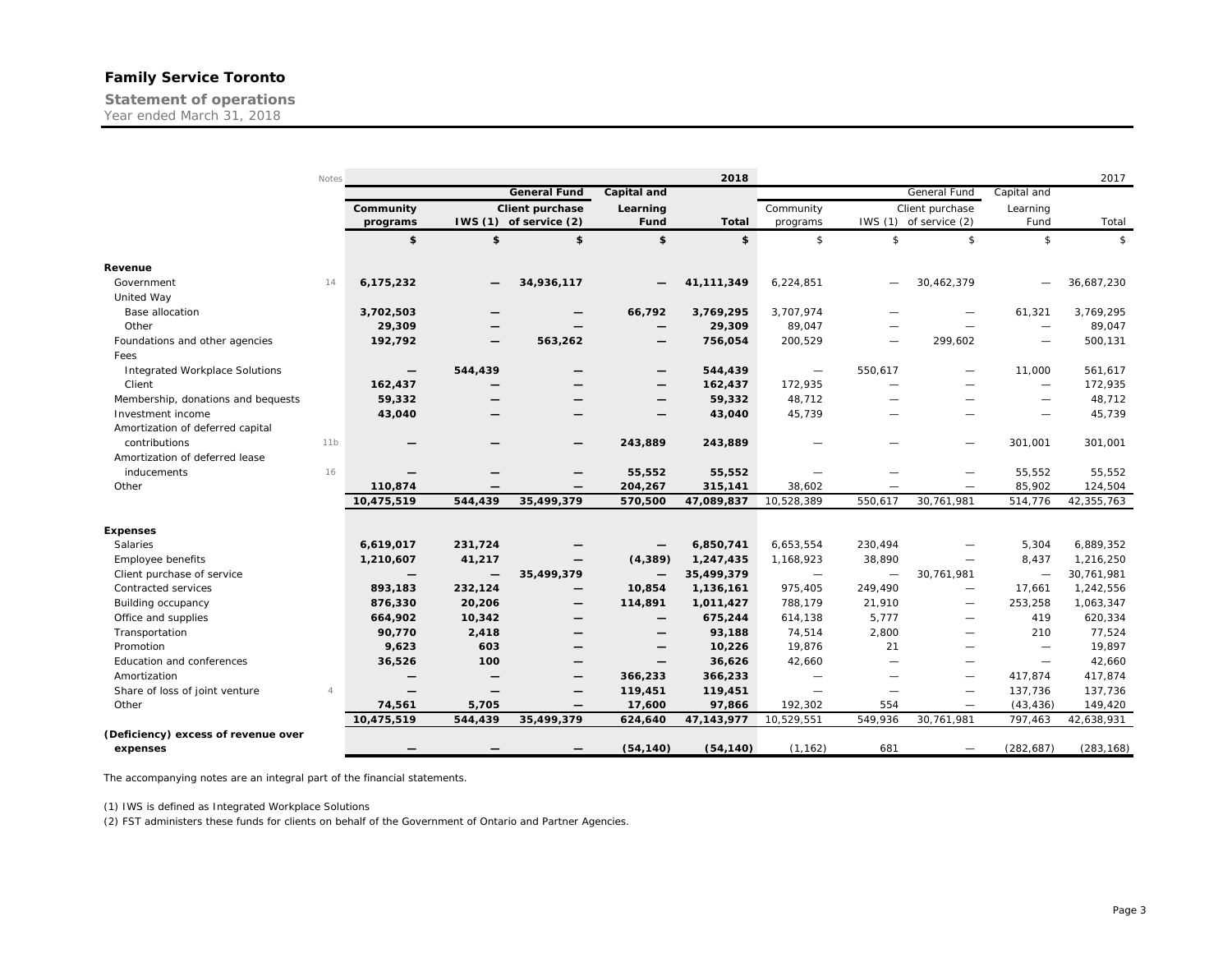**Statement of changes in fund balances** Year ended March 31, 2018

|                             |                     |                 |                           |            |                          | 2018                     |                             |                          |                           |               |            | 2017          |
|-----------------------------|---------------------|-----------------|---------------------------|------------|--------------------------|--------------------------|-----------------------------|--------------------------|---------------------------|---------------|------------|---------------|
|                             | General             |                 |                           |            | Endowment                |                          | General                     |                          |                           |               | Endowment  |               |
|                             | Fund                |                 | Capital and Learning Fund |            | <b>Funds</b>             |                          | Fund                        |                          | Capital and Learning Fund |               | Funds      |               |
|                             |                     | Invested in     |                           |            |                          |                          |                             | Invested in              |                           |               |            |               |
|                             |                     | property        |                           |            |                          |                          |                             | property                 |                           |               |            |               |
|                             |                     | development     | Invested in               | Internally |                          |                          |                             | development              | Invested in               | Internally    |            |               |
|                             |                     | project         | capital                   | restricted | Externally               |                          |                             | project                  | capital                   | restricted    | Externally |               |
|                             | <b>Unrestricted</b> | (Notes 7 and 8) | assets                    | (Note 13)  | restricted               | Total                    | Unrestricted Votes 7 and 8) |                          | assets                    | (Note 13)     | restricted | Total         |
|                             | \$                  | \$              | \$                        | S          | \$                       |                          | $\mathbf{S}$                | \$                       | \$                        | <sup>\$</sup> |            | <sup>\$</sup> |
| Fund balances, beginning    |                     |                 |                           |            |                          |                          |                             |                          |                           |               |            |               |
| of year                     | (702, 845)          | 12,725,833      | 503,266                   | 1,907,618  | 720,398                  | 15,154,270               | (713, 364)                  | 12,725,833               | 514,266                   | 2,190,305     | 699,413    | 15,416,453    |
| Deficiency of revenue       |                     |                 |                           |            |                          |                          |                             |                          |                           |               |            |               |
| over expenses               |                     |                 | –                         | (54, 140)  | $\overline{\phantom{0}}$ | (54, 140)                | (481)                       |                          | -                         | (282, 687)    |            | (283, 168)    |
| <b>Interfund Transfers</b>  | 168,792             | 171,294         | (66, 792)                 | (273, 294) | $\qquad \qquad \qquad$   | $\overline{\phantom{m}}$ | 11,000                      | $\overline{\phantom{m}}$ | (11,000)                  | –             |            | –             |
| Change in unrealized (loss) |                     |                 |                           |            |                          |                          |                             |                          |                           |               |            |               |
| gain in the endowment funds |                     |                 |                           | —          | (27, 711)                | (27, 711)                | –                           |                          | –                         | –             | 20,985     | 20,985        |
| Fund balances, end of year  | (534, 053)          | 12,897,127      | 436,474                   | 1,580,184  | 692,687                  | 15,072,419               | (702, 845)                  | 12,725,833               | 503,266                   | 1,907,618     | 720,398    | 15, 154, 270  |

The accompanying notes are an integral part of the financial statements.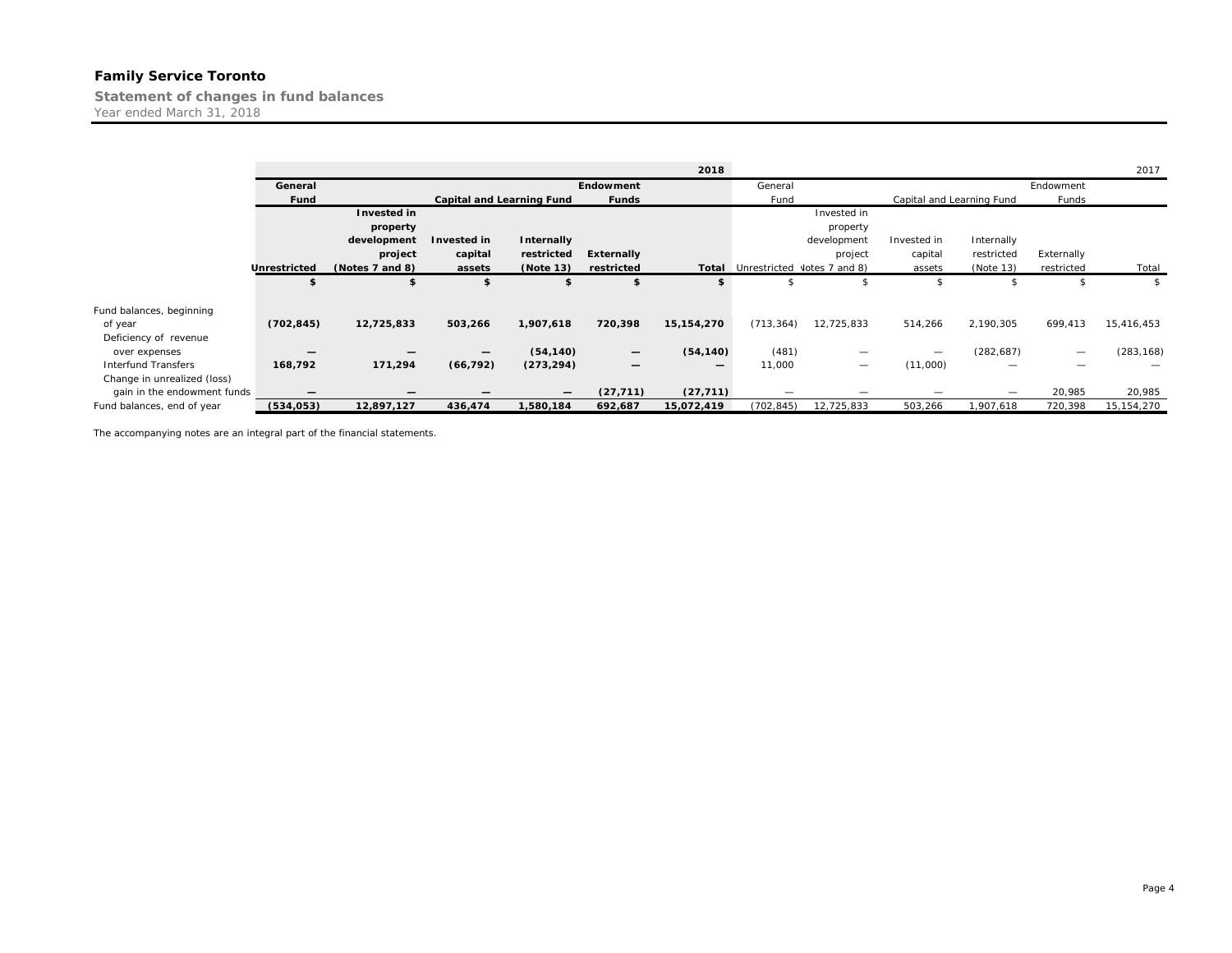**Statement of cash flows** Year ended March 31, 2018

|                                                           | Notes | 2018                  | 2017                 |
|-----------------------------------------------------------|-------|-----------------------|----------------------|
|                                                           |       | \$                    | \$                   |
| <b>Operating activities</b>                               |       |                       |                      |
| Deficiency of revenue over expenses                       |       | (54, 140)             | (283, 168)           |
| Items not affecting cash                                  |       |                       |                      |
| Amortization of deferred lease inducements                |       | (55, 552)             | (55, 552)            |
| Amortization of capital assets                            |       | 366,233               | 417,874              |
| Amortization of deferred capital contributions            |       | (243, 889)            | (301,001)            |
| Share of loss of joint venture                            |       | 119,451               | 137,736              |
|                                                           |       | 132,103               | (84, 111)            |
|                                                           |       |                       |                      |
| Changes in operating working capital items                |       |                       |                      |
| Grants and accounts receivable                            |       | 200,062               | (324, 417)           |
| Prepaid expenses                                          |       | (148, 184)            | (94, 530)            |
| Accounts payable and accrued charges                      |       |                       |                      |
| General fund                                              |       | 3,608,957             | (1, 924, 312)        |
| Capital and learning fund<br>Deferred lease inducements   |       | 5,288                 |                      |
| General fund                                              |       |                       | 57,444               |
| Decrease in deferred contributions                        |       | 46,044                |                      |
| General fund                                              |       | (38, 702)             | (26, 240)            |
| Endowment fund                                            |       | 29,350                | 2,504                |
|                                                           |       | 3,834,918             | (2, 393, 662)        |
|                                                           |       |                       |                      |
| <b>Financing activity</b>                                 |       |                       |                      |
| Deferred capital contributions                            |       | 1,997,744             | 92,909               |
|                                                           |       |                       |                      |
| <b>Investing activities</b>                               |       |                       |                      |
| Purchase of capital assets<br>Investment in joint venture |       | (1,997,744)<br>78,750 | (143, 230)<br>67,502 |
| Deferred property development costs                       | 7     | (171, 294)            |                      |
| Net purchase of investments                               |       | (28, 695)             | (31, 863)            |
|                                                           |       | (2, 118, 983)         | (107, 591)           |
|                                                           |       |                       |                      |
| Increase (decrease) in cash                               |       | 3,713,679             | (2,408,344)          |
| Cash, beginning of year                                   |       | 1,192,996             | 3,601,340            |
| Cash, end of year                                         |       | 4,906,675             | 1,192,996            |

The accompanying notes are an integral part of the financial statements.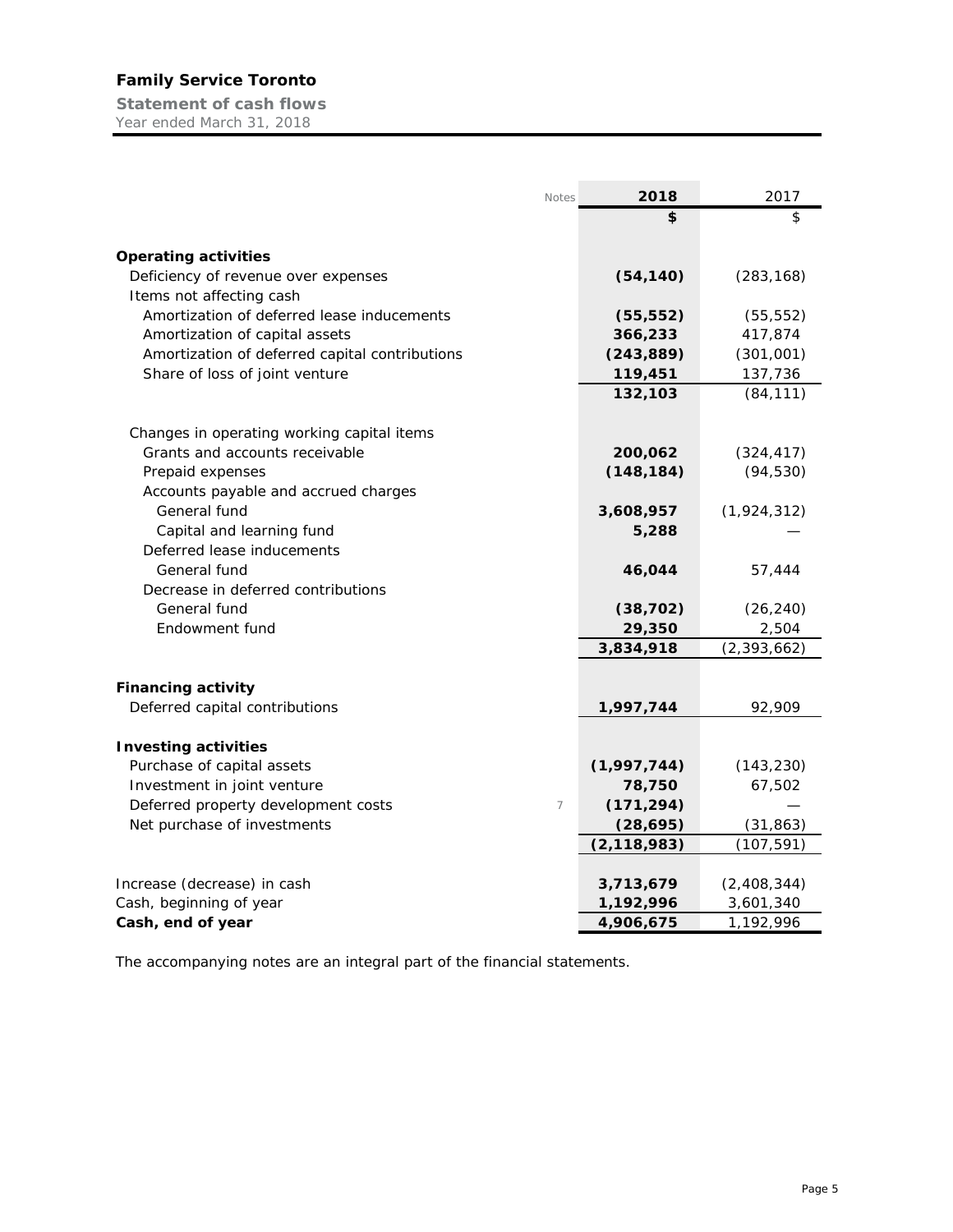#### **1. Purpose of the Organization**

Family Service Toronto ("FST") strengthens individuals, families and communities through counselling, education, social action, advocacy and community development and works with partners to build a vibrant community social services sector. FST helps people face a wide variety of life challenges. For over 100 years, FST has been assisting families and individuals through counselling, community development, advocacy and public education programs. Services are available to everyone who lives or works in Toronto. FST is incorporated under the Ontario Corporations Act as a not-for-profit organization and is a registered charity under the Income Tax Act.

#### **2. Significant accounting policies**

These financial statements have been prepared in accordance with Canadian accounting standards for not-for-profit organizations using the deferral method of reporting contributions.

#### *Financial instruments*

Financial assets and financial liabilities are initially recognized at fair value when FST becomes a party to the contractual provisions of the financial instrument. Subsequently, all financial instruments are measured at amortized cost, except for investments traded in an active market which are measured at fair value. Any subsequent changes in fair value are recorded in the Statement of operations.

Fair value is determined directly from published price quotations in an active market. Transaction costs are expensed when incurred.

Financial assets measured at amortized cost are assessed at each reporting date for indication of impairment. If such impairment exists, the asset is written down and the resulting impairment loss is recognized in the Statement of operations.

#### *Fund accounting*

Revenues and expenses related to program delivery and administrative activities are reported in the General Fund.

Assets, liabilities, revenues and expenses relating to FST's current and future capital and special purpose requirements, as approved by the Board, are reflected in the Capital and Learning Fund.

Endowment contributions are reported in the Endowment Fund. All investment income earned on resources of the Endowment Fund have restrictions imposed by the contributors of the funds, and are reported as deferred contributions in the Endowment Fund.

The Capital and Learning Fund is to support initiatives with breakthrough thinking in responding creatively and effectively to emerging community needs and to provide sufficient funds for required capital additions and significant repairs to property. The Board of Directors may approve other uses on an exceptional basis.

#### *Revenue recognition*

FST follows the deferral method of accounting for contributions.

Restricted contributions and donations are recognized as revenue of the appropriate fund in the year in which the related expenses are incurred. Unrestricted contributions are recognized as revenue of the appropriate fund when received or receivable if the amount to be received can be reasonably estimated and collection is reasonably assured.

Endowment contributions are recognized as direct increases in the Endowment Fund Balance. Investment income earned on endowed funds is restricted.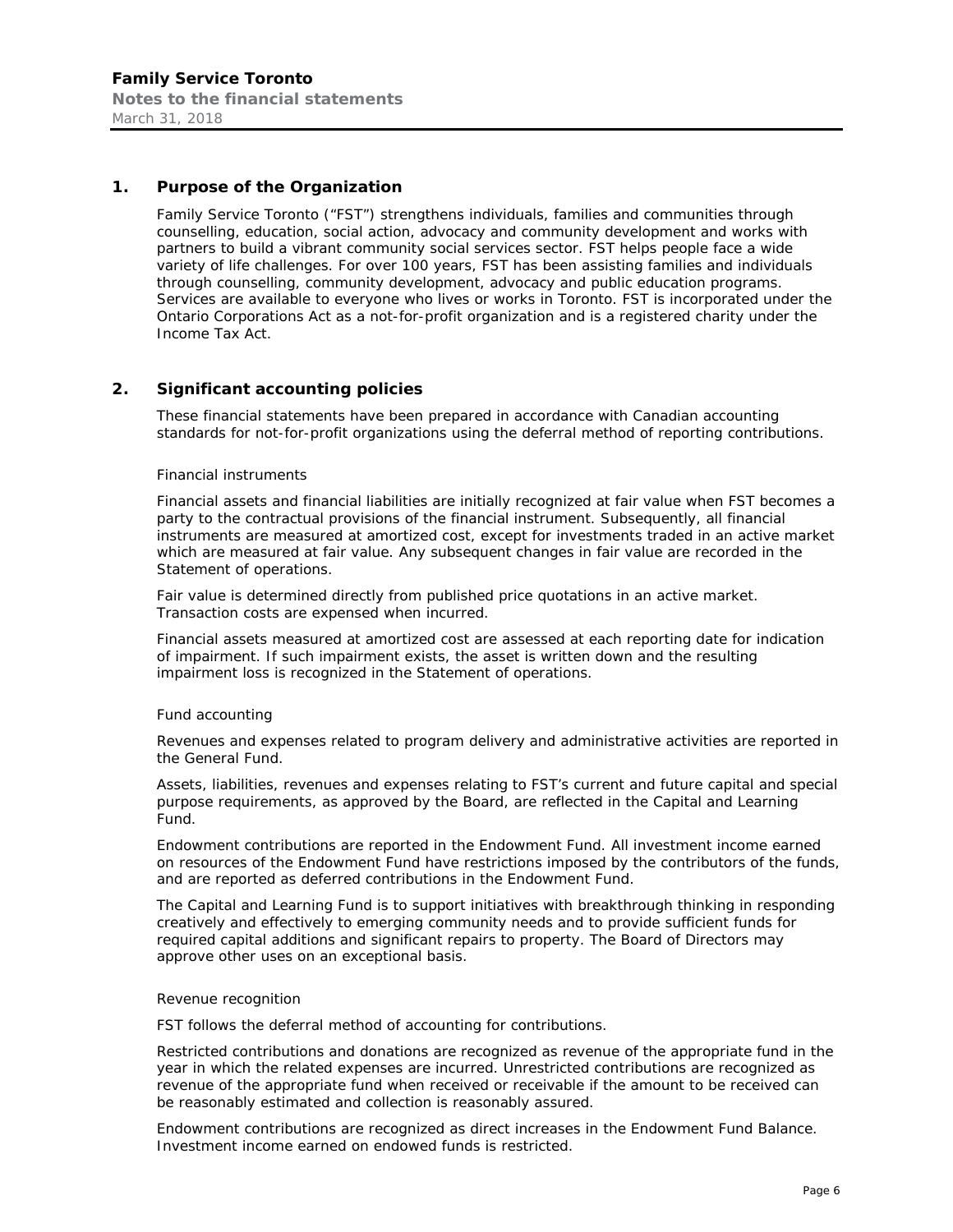#### **2. Significant accounting policies (continued)**

#### *Revenue recognition (continued)*

Restricted investment income is recognized as revenue of the appropriate fund in the year in which the related expenses are incurred. Unrestricted investment income is recognized as revenue in the General Fund when earned.

Investment income earned from the Capital and Learning Fund during the fiscal year with respect to the purchase of capital assets is deferred and recognized as revenue in the year in which the related amortization expense is recognized.

#### *Capital assets and deferred capital contributions*

Purchased capital assets are recorded in the Capital and Learning Fund at cost. Contributed capital assets are recorded in the Capital and Learning Fund at fair value at the date of contribution. Amortization is provided on the straight-line basis over the assets' estimated useful lives, which for buildings is 40 years, for furniture and equipment and vehicles is five years, for computers is three years, for computer software is four years and for leasehold improvements is the term of the lease. Amortization is calculated once the capital asset is operational. Amortization expense is reported in the Capital and Learning Fund. When grants are received to pay for specific asset purchases, the grants are recorded as deferred capital contributions and are recognized in the Capital and Learning Fund as revenue over the estimated useful life of the asset.

#### *Cash*

Cash includes cash and short-term investments with maturities of three months or less from the date of acquisition.

#### *Contributed services*

During the year, volunteers contributed 3,112 (2,988 in 2017) hours to assist FST in carrying out its activities. Because of the difficulty of determining their fair value, contributed services are not recognized in the financial statements.

#### *Investment in joint venture*

FST has elected to record its investments in joint ventures using the equity method.

Under the equity method, the investment is initially recorded at cost and the carrying value is adjusted thereafter to include FST's pro rata share of post-acquisition income or loss. The amount of the pro rata share of income or loss is included in the determination of the excess (deficiency) of revenue over expenses by FST, and the investment account of the joint venture is increased or decreased. The investment account of the joint venture is also increased or decreased to reflect its share of capital transactions and the effect of any changes in accounting policies.

FST recognizes an impairment loss, if any, in the excess (deficiency) of revenue over expenses when it determines that there is an indicator of impairment and a significant adverse change has occurred during the period in the expected timing or amount of future cash flows from the joint venture The impairment loss is measured as the excess of the carrying amount of the investment over the higher of the present value of future cash flows expected to be generated by holding the investment, and the amount that could be realized by selling the asset at the Statement of financial position date. When the extent of impairment of a previously writtendown asset decreases and the decrease can be related to an event occurring after the impairment was recognized, the previously recognized impairment loss is reversed in the excess (deficiency) of revenue over expenses in the period the reversal occurs.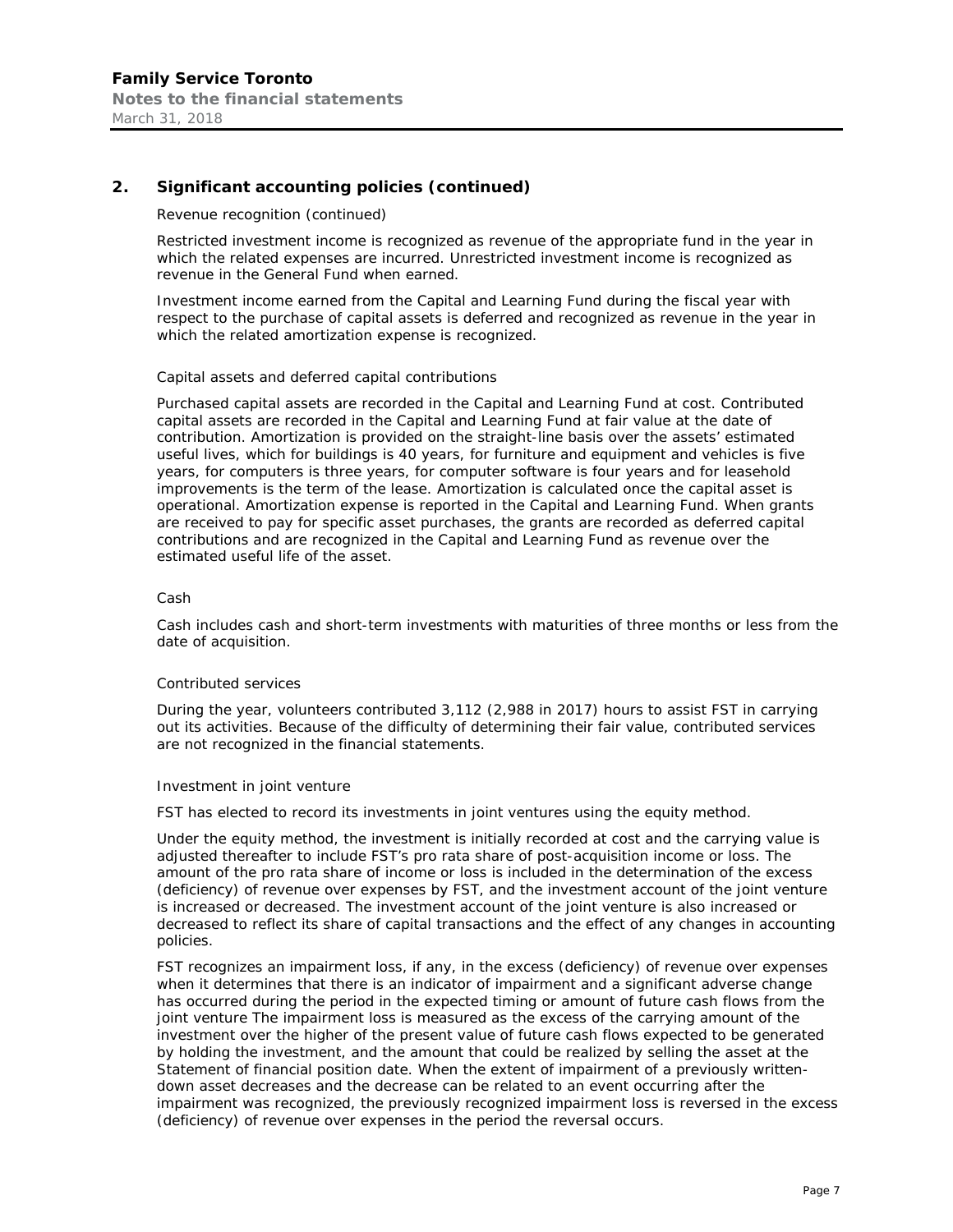#### **2. Significant accounting policies (continued)**

#### *Deferred lease inducements*

Deferred lease inducements which consist of free rent and reimbursement of leasehold improvements, are amortized on the straight line basis over the term of the lease.

#### *Use of estimates*

The preparation of financial statements in conformity with Canadian accounting standards for not-for-profit organizations requires management to make estimates and assumptions that affect the reported amounts of assets and liabilities and the disclosure of contingent assets and liabilities at the statement of financial position date and the reported amounts of revenues and expenses for the year then ended. Future actual results may differ from such estimates. Balances which require some degree of estimation and assumptions are investments, accrued liabilities, deferred contributions, deferred capital contributions and amortization of capital assets.

#### **3. Investments and financial risk management**

FST's performance is subject to a number of risks which are managed using a number of tools and techniques. Details of these risks are provided below:

#### *Interest rate risk*

Interest rate risk refers to the consequences of interest rate changes on the value of FST's investments. Interest changes directly impact the fair value of fixed income securities held by FST. Interest rate changes will also have an indirect impact on the remaining assets of FST. Due to the nature of the operations of FST and related cash flows, asset mix decisions include consideration of differences in the interest rate sensitivity to FST's assets and liabilities.

#### *Credit risk*

Credit risk is the risk that one party to a financial instrument will fail to discharge an obligation and cause the other party to incur a financial loss. FST's Statement of Investment Policy, which is reviewed annually, defines permitted investments and provides guidelines and restrictions on acceptable investments, which minimize credit risk.

The maximum credit exposure of FST is represented by the fair value of the investments as presented on the Statement of financial position.

#### *Market risk*

Market risk is the risk that the value of an investment will fluctuate as a result of changes in market conditions, whether those changes are specific to an individual investment or factors affecting all securities traded in the market.

To mitigate the impact of market risk, FST invests in a diversified portfolio of investments, based on Board approved policies.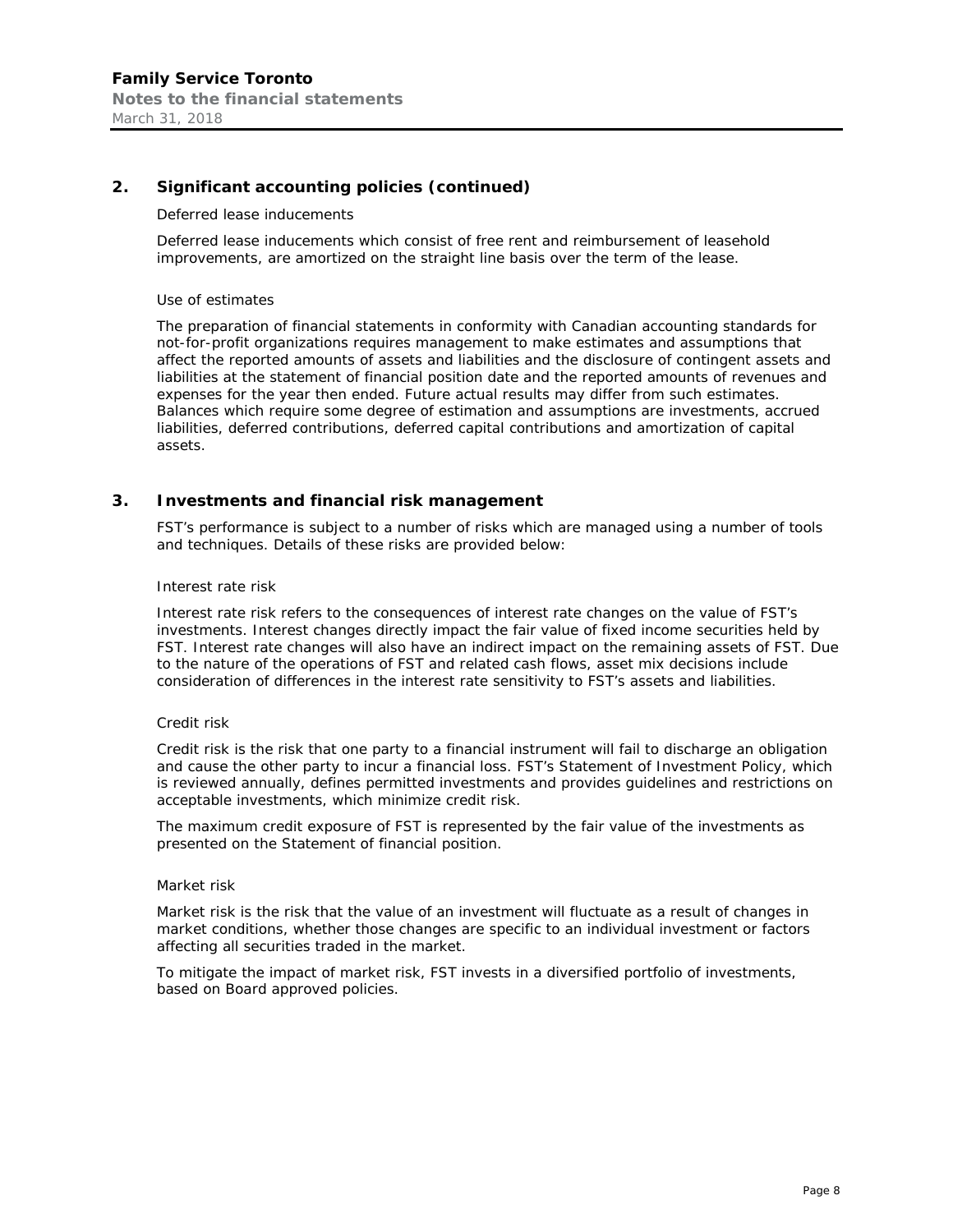#### **3. Investments and financial risk management (continued)**

#### *Market risk (continued)*

The table below summarizes the market value and the cost of the investments:

|                      |         | 2018              |         | 2017       |
|----------------------|---------|-------------------|---------|------------|
|                      | Cost    | <b>Fair value</b> | Cost    | Fair value |
|                      | \$      | \$                | \$      | \$         |
|                      |         |                   |         |            |
| Mutual funds         |         |                   |         |            |
| Cash                 | 1,398   | 1,398             | 6,040   | 6,040      |
| Bond fund            | 791,536 | 774,984           | 754,203 | 747.597    |
| Canadian equity fund | 203,229 | 253,463           | 207,225 | 275,224    |
|                      | 996,163 | 1,029,845         | 967,468 | 1,028,861  |

Total interest earned on endowment funds for the year was \$21,536 (\$30,099 in 2017) which was recognized as a deferred contribution in the Endowment Fund (Note 11).

#### **4. Net investment in joint venture**

During 2016, FST entered into a joint venture for a 15% interest in a property located at 128 Sterling Road, Toronto, Ontario.

The net investment in the joint venture consists of:

|                                                 | 2018       | 2017       |
|-------------------------------------------------|------------|------------|
|                                                 | \$         |            |
| Opening balance                                 | 2,315,715  | 2,520,953  |
| Less                                            |            |            |
| Distributions from joint venture                | (78, 750)  | (67, 502)  |
| Share of loss of the joint venture for the year | (119, 451) | (137, 736) |
|                                                 | 2,117,514  | 2,315,715  |

The difference between the \$2,117,514 above (\$2,315,715 in 2017) and Co-owners' equity amount of \$1,911,314 below (\$2,109,515 in 2017) represents lease inducements provided by the Vendor.

FST accounts for its interest in the joint venture using the equity method. Summarized financial information of the joint venture is set out below:

#### *Financial position*

|                                        | 2018                   | 2017                   |
|----------------------------------------|------------------------|------------------------|
|                                        | \$                     |                        |
| Total assets                           | 3,531,694              | 3,772,818              |
|                                        |                        |                        |
| Total liabilities<br>Co-owners' equity | 1,620,380<br>1,911,314 | 1,663,303<br>2,109,515 |
|                                        | 3,531,694              | 3,772,818              |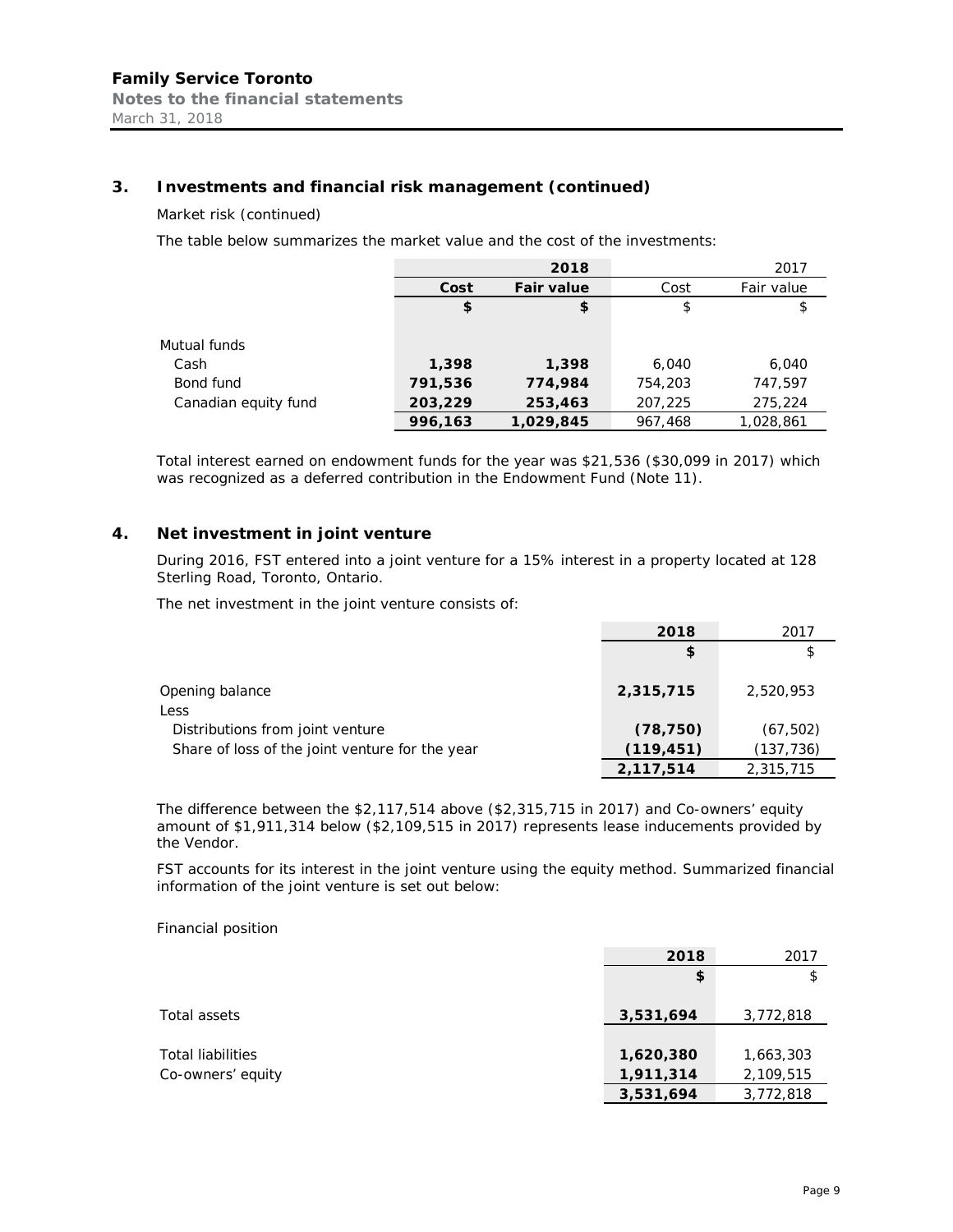#### **4. Net investment in joint venture (continued)**

*Results of operations* 

|                       | 2018       | 2017       |
|-----------------------|------------|------------|
|                       | \$         | \$         |
|                       |            |            |
| Total revenue         | 284,657    | 234,943    |
| Total expenses        | 404,108    | 372,679    |
| Net loss for the year | (119, 451) | (137, 736) |

*Cash flows* 

|                                       | 2018       | 2017      |
|---------------------------------------|------------|-----------|
|                                       | \$         | \$        |
|                                       |            |           |
| Cash provided by operating activities | 101,399    | 89,842    |
| Cash provided by financing activities | (40, 082)  | (35, 323) |
| Cash used in investing activities     | (101, 299) | (87, 884) |
| (Decrease) increase in cash           | (39, 982)  | (33, 365) |

#### *Related party transactions*

During the year, an amount of \$452,936 (\$417,940 in 2017) for rent expense was paid to the joint venture.

#### **5. Grants and accounts receivable – General Fund**

|                                                         | 2018    | 2017    |
|---------------------------------------------------------|---------|---------|
|                                                         | \$      | \$      |
|                                                         |         |         |
| Canada Revenue Agency (Harmonized Sales Tax receivable) | 348,385 | 224,629 |
| Integrated Workplace Solutions customers                | 241,385 | 137,001 |
| The Residence of Alter Inc.                             | 42,838  |         |
| Griffin Centre                                          | 33,157  | 50,771  |
| Government of Canada                                    | 29,161  | 117,961 |
| Skylark Children, Youth and families                    | 27,226  | 59,353  |
| 128 Sterling Joint Venture                              | 18,750  | 15,000  |
| Other                                                   | 9,536   | 14,394  |
| Family Services of Peel                                 | 6,560   |         |
| Province of Ontario                                     | 5,098   | 268,280 |
| City of Toronto                                         | 3,220   |         |
| <b>Aisling Discoveries</b>                              |         | 77,989  |
|                                                         | 765,316 | 965,378 |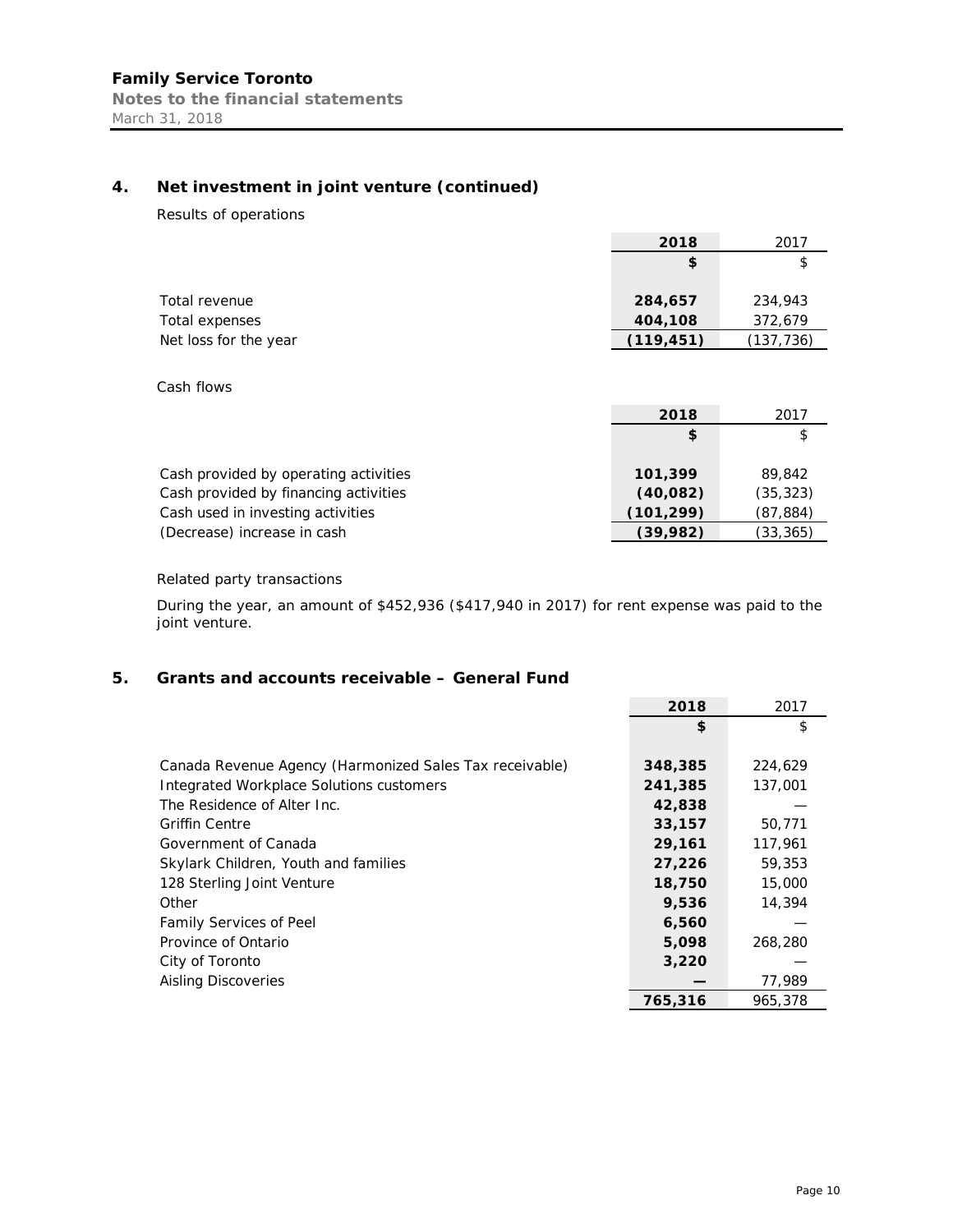**Notes to the financial statements**  March 31, 2018

#### **6. Capital assets**

|                         |           |              | 2018      | 2017      |
|-------------------------|-----------|--------------|-----------|-----------|
|                         |           | Accumulated  | Net book  | Net book  |
|                         | Cost      | amortization | value     | value     |
|                         | \$        | \$           | \$        | \$        |
|                         |           |              |           |           |
| Computers               | 219,362   | 179,710      | 39,652    | 29.179    |
| Furniture and equipment | 115,774   | 101,460      | 14,314    | 37,469    |
| Leasehold improvements  | 1,394,363 | 492,342      | 902,021   | 1,016,631 |
| Computer software       | 2,185,078 | 2,100,821    | 84,257    | 278,807   |
| Computer Software WIP   | 1,953,353 |              | 1,953,353 |           |
|                         | 5,867,930 | 2,874,333    | 2.993.597 | 1,362,086 |

During 2016, FST completed the sale of the 355 Church Street Property for proceeds of \$13,430,301 resulting in a gain on sale of \$12,269,584. The proceeds were satisfied by the receipt of cash of \$1,000,000 and a vendor take back mortgage of \$12,430,301 (Note 8).

During the year, FST began the development of the PassportONE system which will administer financial transactions for invoicing and payments for all Passport clients and agencies across the province. As at March 31, 2018 the PassportONE system is identified as work in progress. The system went live on May 7, 2018.

#### **7. Deferred property development costs**

#### *355 Church Street property development project*

In 2008, the Board of Directors (the "Board") agreed to proceed with a strategy to develop its property located at 355 Church Street, Toronto, ON, into new office space for FST and residential condominiums. In October 2010, the Board approved the expenses for the property development project to be taken from the Capital and Learning Fund, as needed, with the understanding that the expenses will be repaid from the proceeds of the property development project with appropriate interest so that the Fund is not eroded.

FST signed a purchase and sale agreement on October 20, 2011 (with subsequent amendments) for the development of the project, which commenced during 2016.

Amounts capitalized to the project are as follows:

|            | ↩         |
|------------|-----------|
| Up to 2011 | 144,067   |
| 2012       | 92,125    |
| 2013       | 26,385    |
| 2014       | 8,766     |
| 2015       | 41,040    |
| 2016       | (16, 851) |
| 2018       | 171,294   |
|            | 466,826   |

\$

In addition to the above \$466,826, \$30,044 was expensed in 2011, and interest of \$40,158 was charged, resulting in project cost to date of \$537,028.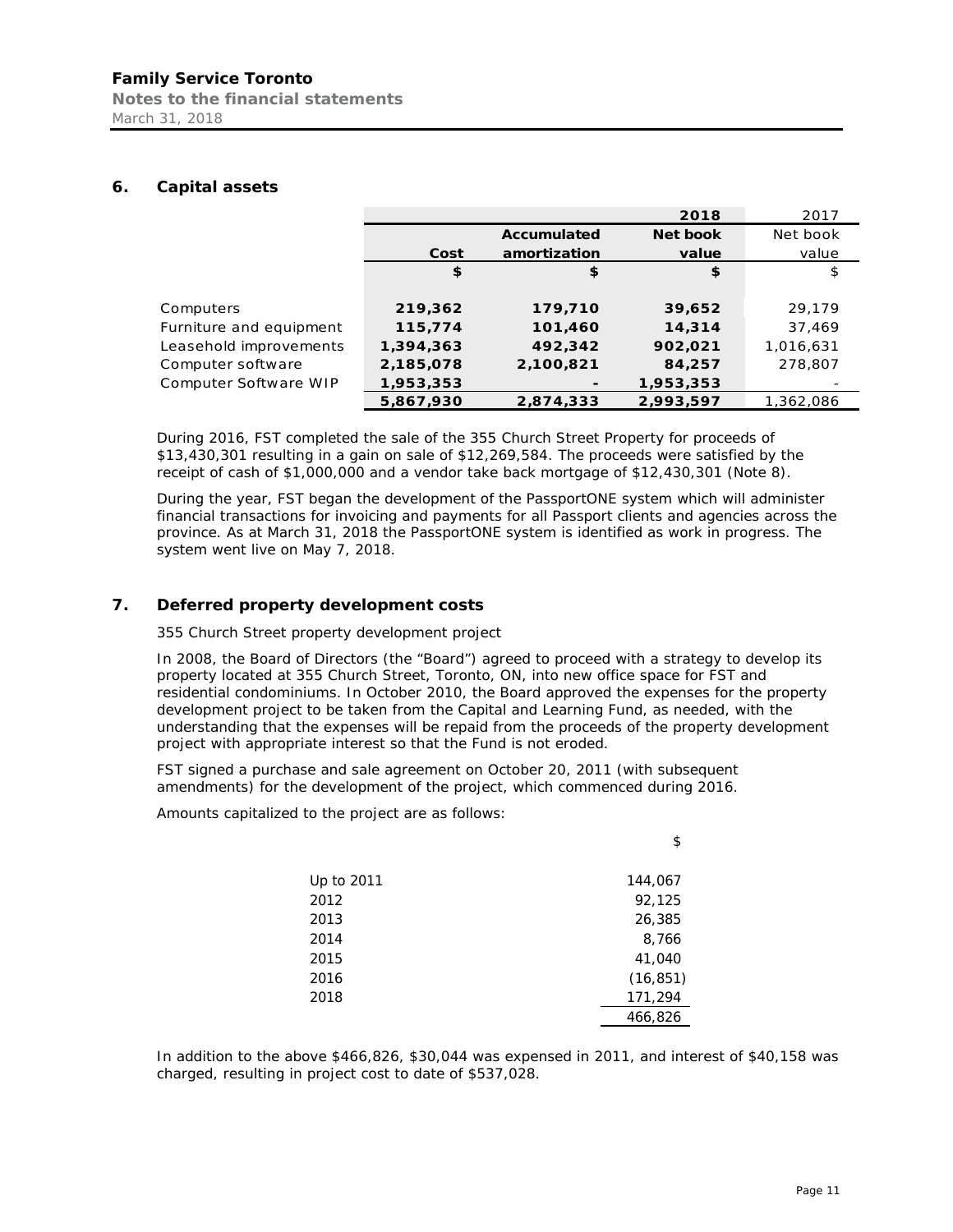#### **8. Mortgage receivable**

During 2016, FST entered into a vendor take back mortgage in the amount of \$12,430,301 which will be used in the purchase of the new condominium unit at 355 Church Street, Toronto, Ontario. The mortgage is carried at face value in the Statement of financial position and is interest free without a maturity date. It does not require monthly principal or interest payments and is unsecured.

#### **9. Government remittances**

The amounts outstanding with respect to government remittances as at March 31, 2018, were \$51,557 (\$25,382 in 2017). These amounts are included in accounts payable and accrued charges.

#### **10. Family Service Toronto Employee Assistance Program ("FSEAP") and Integrated Workplace Solutions ("IWS") write off of losses**

| 2016 – FSEAP | 1,699,662 |
|--------------|-----------|
| 2017 – FSEAP | 38,951    |
| 2018 – IWS   | 29.923    |
|              | 1,768,536 |

The Board approved management's recommendation to wind down FSEAP at its meeting on September 16, 2015, due to its continuing financial instability. Subsequently, FSEAP gave notice to its customers and transferred some of its business to other FSEAP partners. FSEAP officially closed its operations on December 31, 2015. During the current fiscal year, the IWS loss of \$29,923 has been written off through the Capital and Learning Fund, resulting in a total loss to date of \$1,768,536.

#### **11. Deferred contributions and deferred capital contributions**

#### *(a) Deferred contributions*

#### *General Fund*

Deferred contributions reported in the General Fund relate to restricted operating funding received in the current and prior years that are to be used in a subsequent year. For example, grants received for work to be completed in the next fiscal year and unspent contributions which have externally imposed restrictions are included in this category.

\$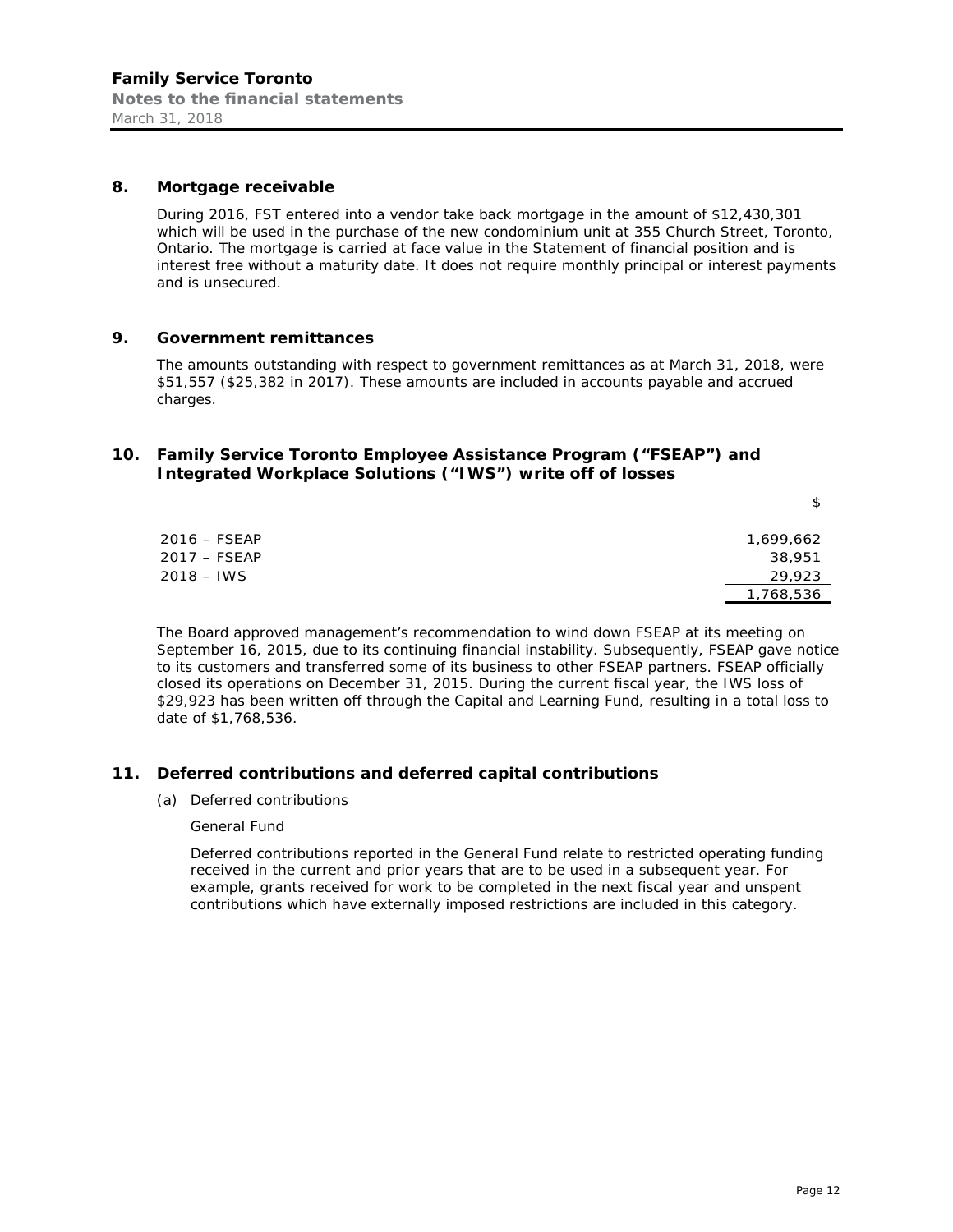#### **11. Deferred contributions and deferred capital contributions (continued)**

*(a) Deferred contributions (continued)* 

#### *General Fund (continued)*

The breakdown by source of revenue is as follows:

|                                                     | 2018    | 2017    |
|-----------------------------------------------------|---------|---------|
|                                                     | \$      | \$      |
|                                                     |         |         |
| Province of Ontario                                 | 66,982  | 48,905  |
| Special purpose contributions                       | 56,767  | 56,767  |
| City of Toronto                                     | 42,526  |         |
| Government of Canada                                | 23,769  |         |
| Other agencies                                      | 22,595  | 45,407  |
| <b>Foundations</b>                                  | 1,737   |         |
| Deferred interest and special purpose contributions |         | 101,999 |
|                                                     | 214,376 | 253,078 |

#### *Endowment Funds*

Deferred contributions reported in the Endowment Fund represent unspent restricted investment income net of investment management fees earned on the various endowment funds.

|                                       | 2018    | 2017     |
|---------------------------------------|---------|----------|
|                                       | \$      |          |
|                                       |         |          |
| Beginning balance                     | 267,963 | 265,459  |
| Interest earned for the year (Note 3) | 21,536  | 30,099   |
| Realized gain on sale of investment   | 7,814   | 2,405    |
| Interest recognized from prior years  |         | (30,000) |
| Ending balance                        | 297,313 | 267,963  |

#### *(b) Deferred capital contributions*

#### *Capital and Learning Fund*

Deferred capital contributions reported in the Capital and Learning Fund consist of the restricted contributions with which some of FST's leasehold improvements, computers, computer software and furniture and equipment were originally purchased.

The changes for the year in the deferred capital contributions balance reported in the Capital and Learning Fund are as follows:

|                              | 2018       | 2017       |
|------------------------------|------------|------------|
|                              | \$         | \$         |
|                              |            |            |
| Beginning balance            | 381,995    | 590.087    |
| <b>Additions</b>             |            |            |
| Grants received              | 1,997,744  | 92.909     |
| Amounts amortized to revenue | (243, 889) | (301, 001) |
| Ending balance               | 2,135,850  | 381,995    |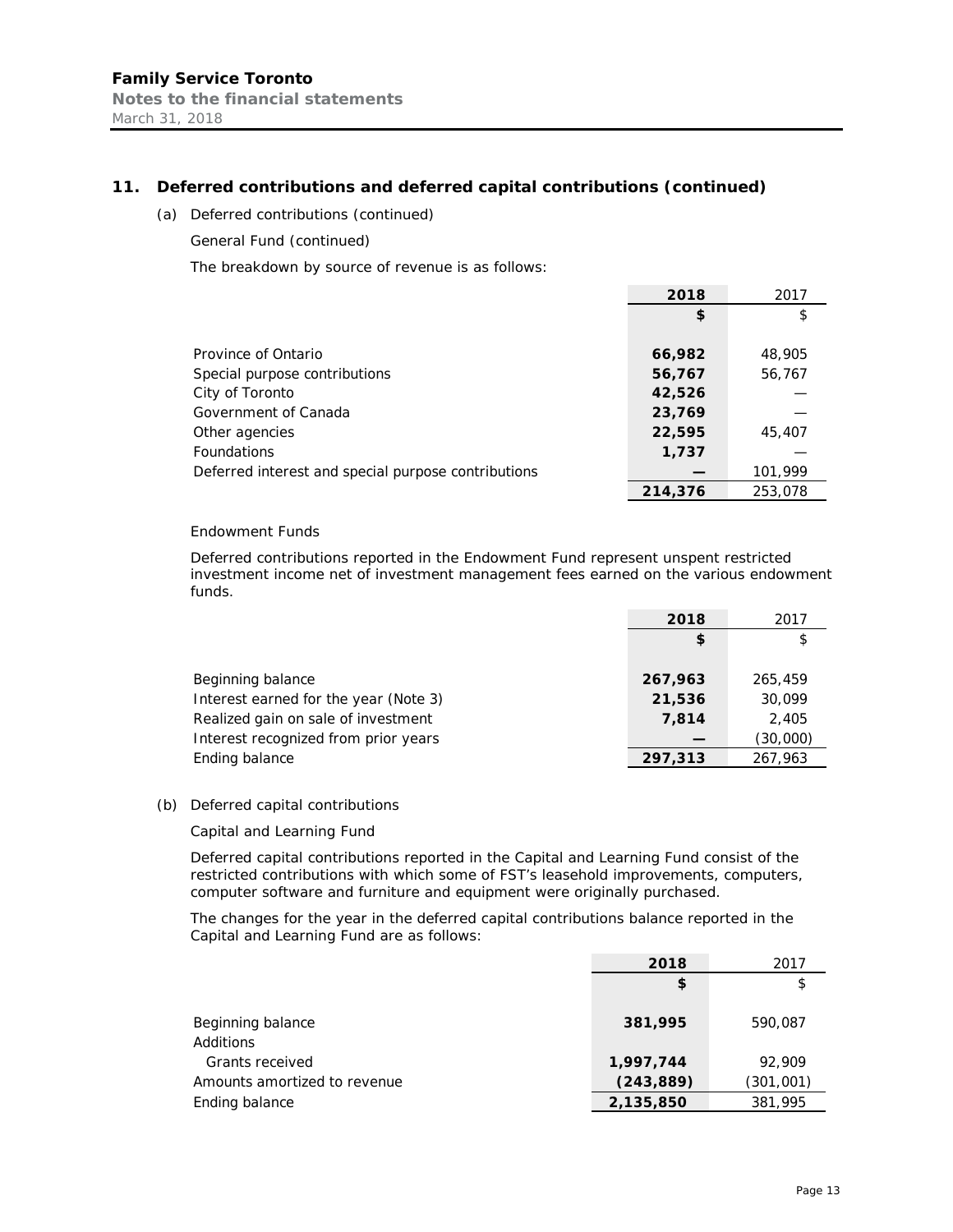#### **12. Externally restricted fund balances**

Major categories of externally imposed restrictions on fund balances are as follows:

|                            | 2018    | 2017    |
|----------------------------|---------|---------|
|                            | \$      | \$      |
|                            |         |         |
| Hindmarsh endowment fund   | 500,100 | 500,100 |
| Other endowment funds      | 158,904 | 158,904 |
| Unrealized investment gain | 33,683  | 61,394  |
|                            | 692,687 | 720,398 |

The Hindmarsh Endowment Fund was provided in 1984 by the Atkinson Charitable Foundation to provide income for utilities, repairs and maintenance costs of the Family Life Centre located in Bolton, Ontario, a program which FST no longer operates. By agreement with the Foundation, there has been no impairment to the capital portion of the Endowment Fund, and the purpose of the interest of the Endowment Fund has been varied. The Endowment Fund interest, together with an operating grant from the Foundation, will be used towards Social Reform activities.

All of the endowment funds have restrictions on the use of the interest earned by the capital in the fund. The interest earned but not yet spent to March 31, 2018 is reported as deferred contributions in the Endowment Fund (Note 11).

#### **13. Internally restricted and invested in capital assets fund balances**

The Board of Directors has internally restricted \$1,580,184 (\$1,907,618 in 2017) to be used for capital and learning requirements.

The Invested in capital assets fund consist of the following:

|                                           | 2018          | 2017       |
|-------------------------------------------|---------------|------------|
|                                           |               |            |
|                                           | \$            | \$         |
|                                           |               |            |
| Net book value of capital assets (Note 6) | 2,993,597     | 1,362,086  |
| Less                                      |               |            |
| Deferred capital contributions (Note 11b) | (2, 135, 850) | (381, 995) |
| Deferred lease inducement (Note 16)       | (421, 273)    | (476, 825) |
|                                           | 436,474       | 503,266    |

The balance of \$436,474 (\$503,266 in 2017) represents unfunded leasehold improvements at the 128 Sterling Road property that will be recovered from future program funding.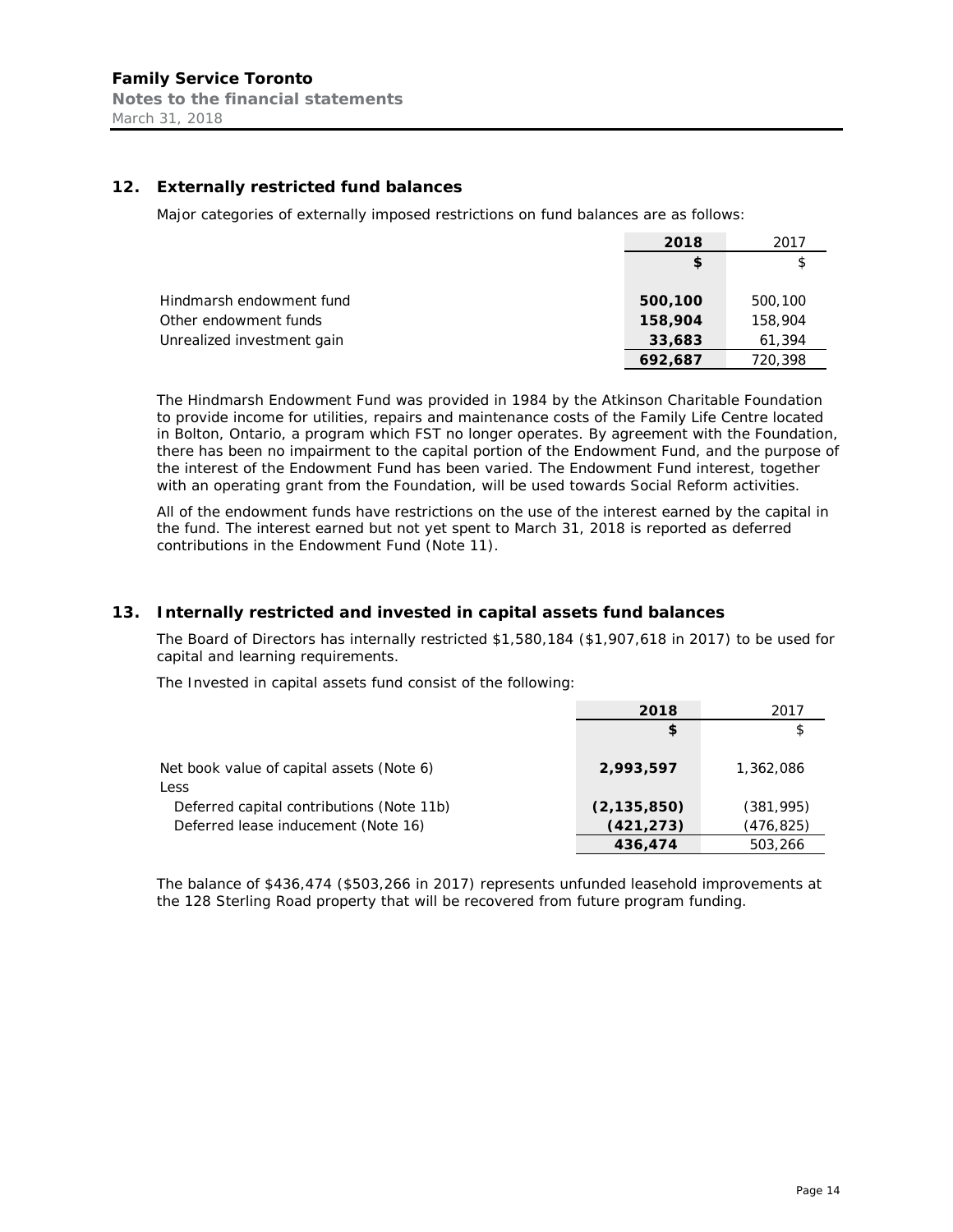#### **14. Revenue - government**

*General Fund* 

|                                                  | 2018         | 2017       |
|--------------------------------------------------|--------------|------------|
|                                                  | \$           | \$         |
|                                                  |              |            |
| Federal                                          |              |            |
| Public Health Agency of Canada                   | 110,546      | 110,546    |
| Employment and Social Development Canada         | 6,899        |            |
| Immigration, Refugees and Citizenship Canada     | 264,174      | 270,311    |
| Provincial                                       |              |            |
| Ministry of Community and Social Services        | 39,196,319   | 34,801,655 |
| Toronto Central Local Health Integration Network | 665,034      | 662,771    |
| Ministry of Attorney General                     | 503,767      | 493,794    |
| Ministry of Health and Long-Term                 |              |            |
| Care - AIDS Bureau                               | 141,540      | 134,620    |
| Ministry of Senior Affairs                       | 56,560       | 48,053     |
| Ministry of Status of Women                      | 12,628       |            |
| Ministry of Citizenship, Immigration             |              |            |
| and International Trade                          | 10,749       | 41,332     |
| Municipal                                        |              |            |
| City of Toronto - Community Service Partnerships | 106,315      | 104,225    |
| City of Toronto - Investing in Neighbourhoods    | 36,818       | 19,923     |
|                                                  | 41, 111, 349 | 36,687,230 |

#### **15. Pension plan**

The employer pension expense for the defined contributions plan amounted to \$61,596 (\$59,679 in 2017).

#### **16. Deferred lease inducements**

#### *General Fund*

Total rent payable is calculated over the term of the lease and straight-lined, resulting in a long-term liability. The total long-term liability of \$247,369 (\$201,325 in 2017) includes free rent.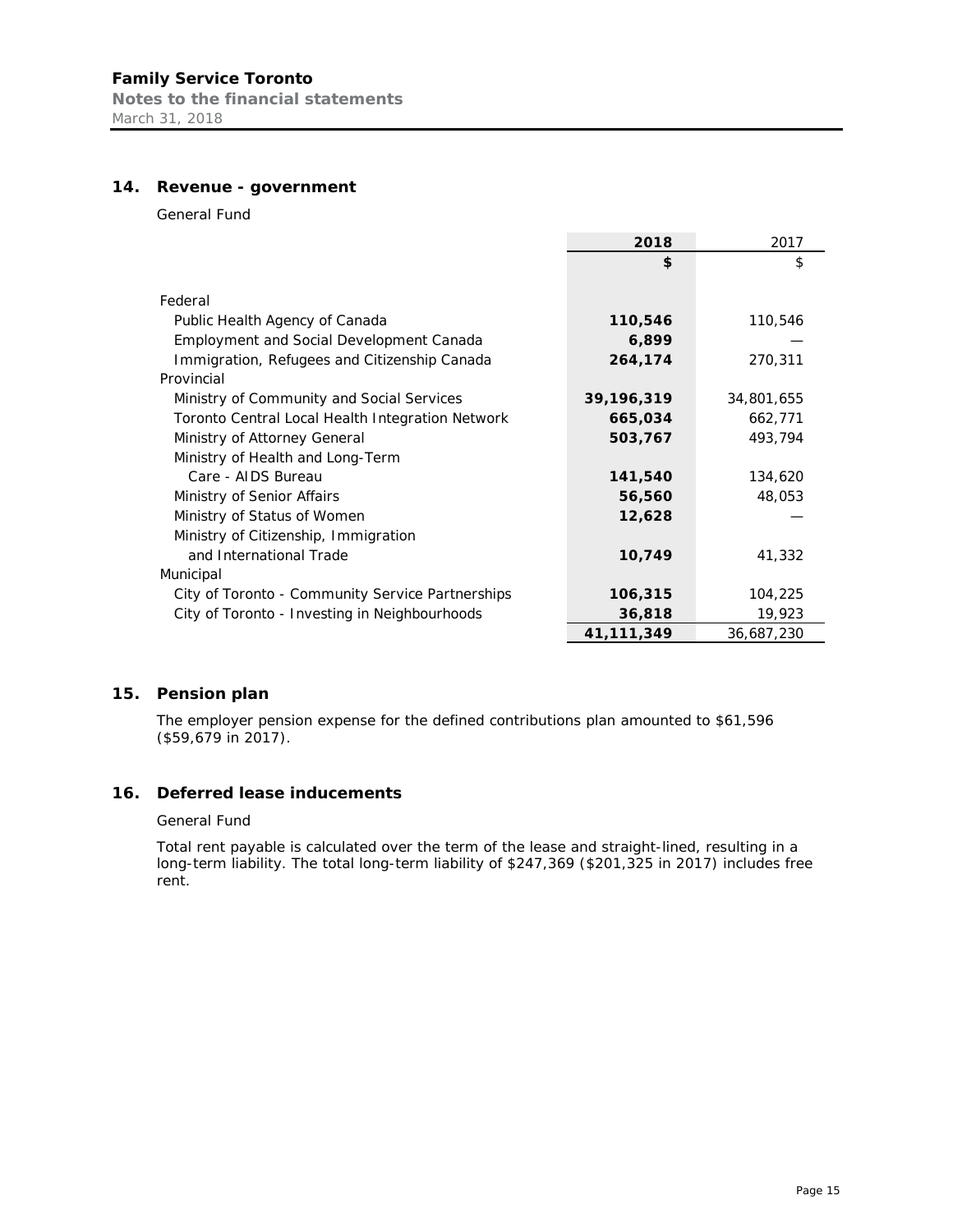#### **16. Deferred lease inducements (continued)**

#### *Capital and Learning Fund*

During the prior year, FST was reimbursed by the landlord for leasehold improvements made to the leased space. The changes in deferred lease inducements are as follows:

|                                | 2018      | 2017      |
|--------------------------------|-----------|-----------|
|                                | \$        | \$        |
|                                |           |           |
| Balance, beginning of the year | 476,825   | 532,377   |
| Amortization                   | (55, 552) | (55, 552) |
| Balance, end of year           | 421,273   | 476,825   |
|                                |           |           |
| Current portion                | 55,552    | 55,552    |
| Long-term portion              | 365,721   | 421,273   |
|                                | 421,273   | 476,825   |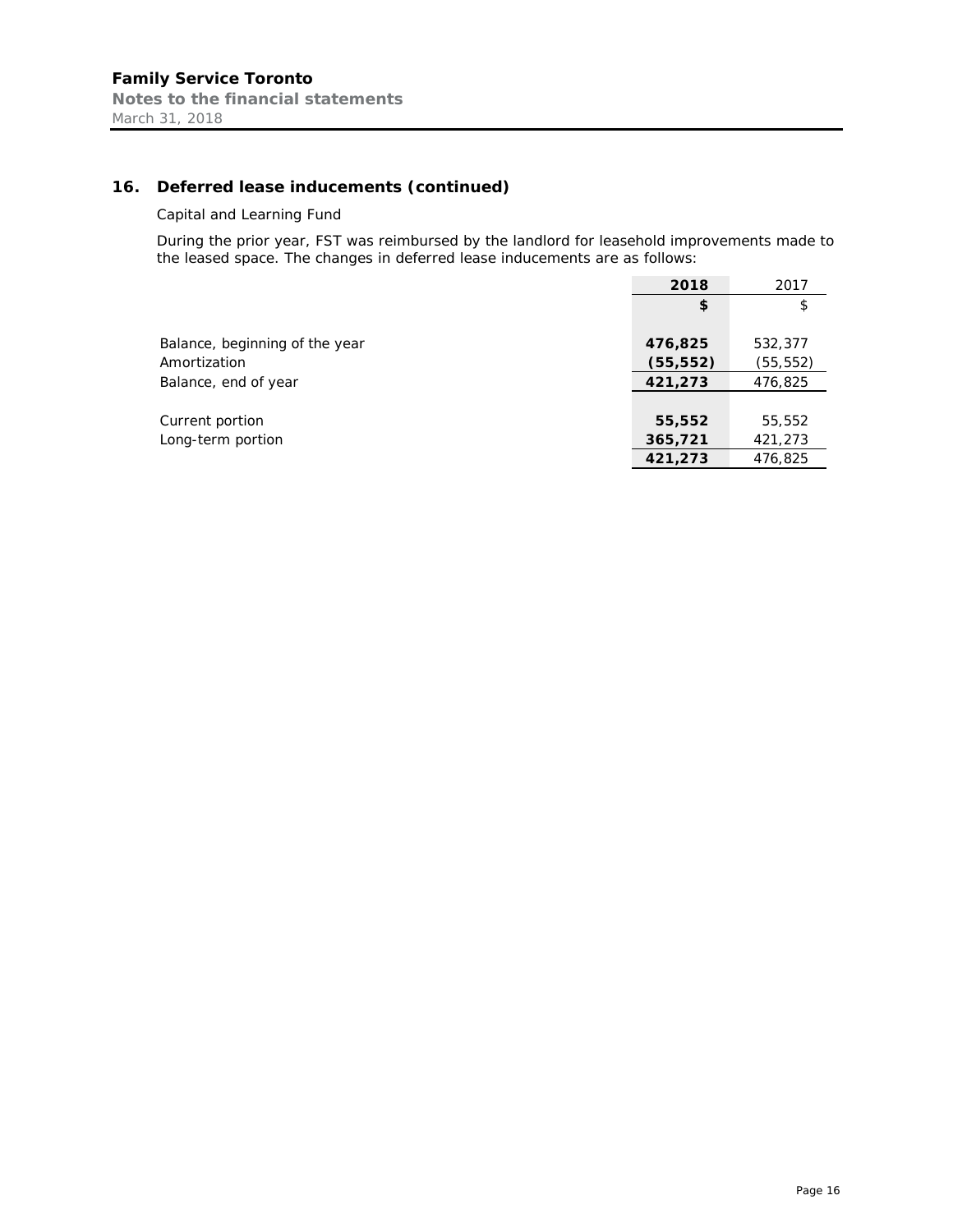#### **17. Contracts with Ministry of Community and Social Services that are in surplus or deficit positions**

FST has a Service Contract/CFST Approval with the Ministry of Community and Social Services. A reconciliation report summarizes by service (detail code), all revenues and expenses and identifies any resulting surplus or deficit that relates to the Service Contract/CFSA Approval.

A review of these reports shows the following services to be in a surplus/(deficit) position as at March 31, 2018. A summary of the contract is as follows:

|                       | <b>DS Coord</b> |          | Adult                    | <b>IQAL-CPS</b>   |            |         |                          | Group                    | Special        |           |
|-----------------------|-----------------|----------|--------------------------|-------------------|------------|---------|--------------------------|--------------------------|----------------|-----------|
| Cost centre           | Proc            | Children | <b>PSW</b>               | <b>POS</b>        | <b>POS</b> | S.I.L.  | <b>Respite</b>           | Living                   | <b>Service</b> |           |
| MCSS detail code      | 9133            | 9252     | 8888                     | 9131              | 9131       | 9112    | 9130                     | 8847                     | 9132           |           |
| MCSS TPBE #           | 928799          | 928799   | 928799                   | 928799            | 10000840   | 928799  | 928799                   | 928799                   | 928799         | Sub-total |
|                       | \$              | \$       | \$                       | \$                | \$         | \$      | \$                       | \$                       | \$             | \$        |
| MCSS contract         | 534,890         | 286,307  | 181,488                  | 1,174,522         | 174,167    | 258,677 | 53,793                   | 427,828                  | 973,212        | 4,064,884 |
| Miscellaneous revenue | —               | -        | -                        | —                 | –          |         | $\qquad \qquad$          | -                        | 4,430          | 4,430     |
| Revenue               | 534,890         | 286,307  | 181,488                  | 1,174,522         | 174,167    | 258,677 | 53,793                   | 427,828                  | 977,642        | 4,069,314 |
| Expenses              |                 |          |                          |                   |            |         |                          |                          |                |           |
| Salaries              | 276,438         | 203,593  | 130,987                  | $\qquad \qquad -$ | 6,308      | 33,474  |                          | $\overline{\phantom{m}}$ | 534,677        | 1,185,477 |
| Employee benefits     | 56,183          | 38,902   | 23,471                   | —                 | 1,719      | 6,660   | –                        | $\overline{\phantom{m}}$ | 101,533        | 228,468   |
| Travel and            |                 |          |                          |                   |            |         |                          |                          |                |           |
| communication         | 5,564           | 6,447    | 2,841                    |                   | -          |         |                          | $\overline{\phantom{m}}$ | 47,230         | 62,082    |
| Services              | 14,674          | 952      | 127                      | —                 | —          | 2,693   | –                        | $\overline{\phantom{m}}$ | 129,849        | 148,295   |
| Supplies and          |                 |          |                          |                   |            |         |                          |                          |                |           |
| equipment             | 4,884           | 36       | 250                      |                   |            |         |                          | —                        | 6,342          | 11,512    |
| Client purchase of    |                 |          |                          |                   |            |         |                          |                          |                |           |
| service               |                 |          | $\overline{\phantom{m}}$ | 1,220,039         | 132,903    | 198,645 | 41,662                   | 428,174                  | 30,741         | 2,052,164 |
| Capital purchase      | -               |          |                          | –                 | –          |         |                          |                          |                |           |
| MCSS admin allocation | 51,756          | 28,631   | 17,490                   | $\qquad \qquad -$ | 17,417     | 12,318  | $\overline{\phantom{m}}$ | $\qquad \qquad -$        | 93,626         | 221,238   |
|                       | 409,499         | 278,561  | 175,166                  | 1,220,039         | 158,347    | 253,790 | 41,662                   | 428,174                  | 943,998        | 3,909,236 |
| Surplus (deficit)     | 125,391         | 7,746    | 6,322                    | (45, 517)         | 15,820     | 4,887   | 12,131                   | (346)                    | 33,644         | 160,078   |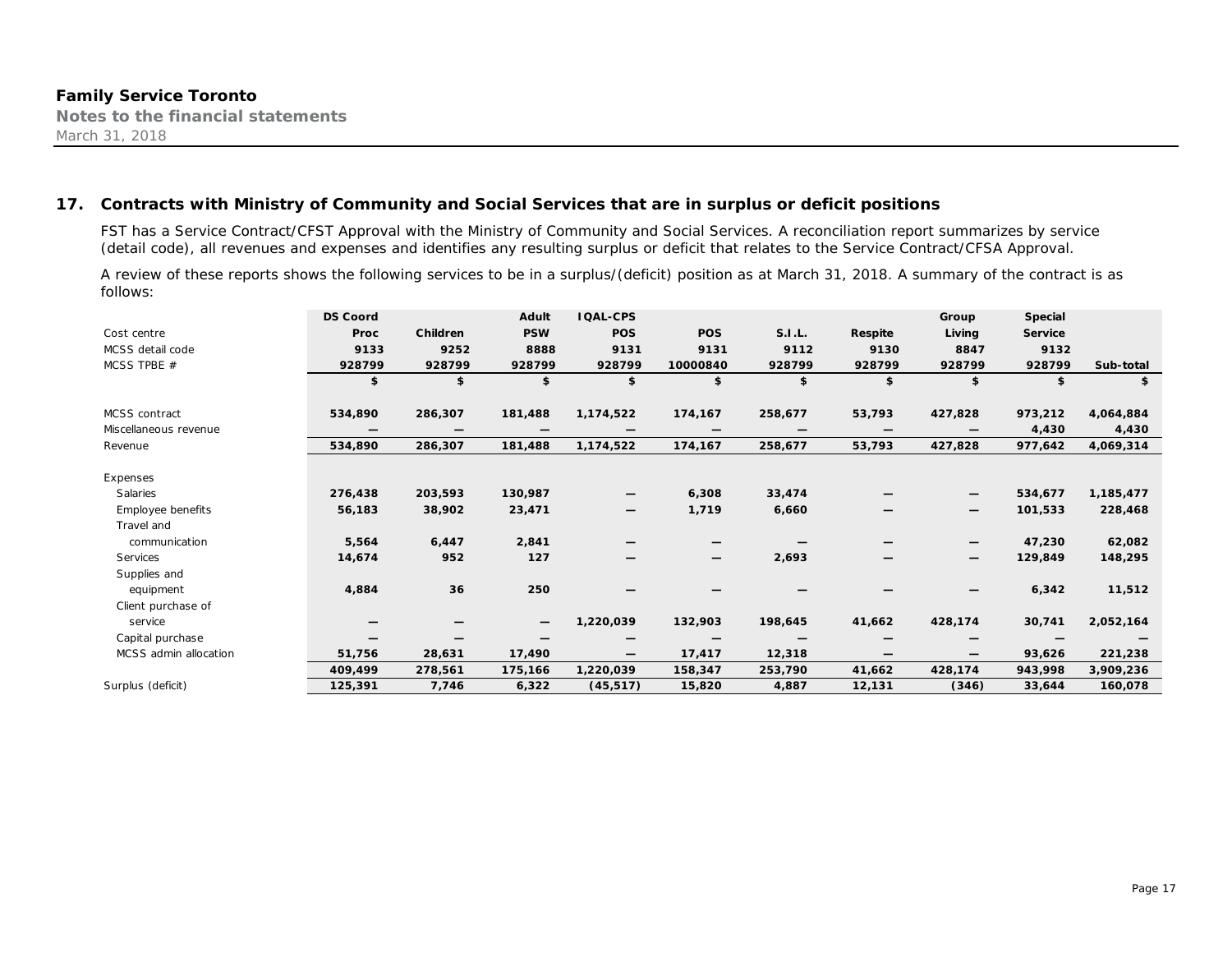**Notes to the financial statements** March 31, 2018

#### **2018** 2017 **Passport Person VAW VAW DS DS Coord Passport Directed Counselling Client Com Passport** Cost centre **Process POS Planning Service Survey Part-PDP ONE** MCSS detail code **9134 9134 9131 8773 8786 9131 9134**MCSS TPBE # **39330 10000840 39330 112876 112876 112876 112876 Sub-total Total** Total **\$ \$\$\$\$\$ \$ \$ \$** \$ MCSS contract **34,436,200 1,680,849 116,000 703,190 2,100 56,016 2,307,370 39,301,725 43,366,609** 35,185,583 Miscellaneous revenue **— 43,773 — 41,111 — — — 84,884 89,314** 40,887 Revenue **34,436,200 1,724,622 116,000 744,301 2,100 56,016 2,307,370 39,386,609 43,455,923** 35,226,470 Expenses Salaries **— 727,214 10,282 499,575 — 50,112 100,398 1,387,581 2,573,058** 2,601,221 Employee benefits **— 162,445 1,653 89,773 — 6,438 16,843 277,152 505,620** 480,310 Travel andcommunication **— 29,325 40 11,973 — 1,629 111 43,078 105,160** 111,088 Services **— 414,142 77,238 61,350 1,100 20 36,030 589,880 738,175** 767,775 Supplies and equipment **— 53,645 19 2,558 1,000 15 1,383 58,620 70,132** 154,909 Client purchase of service **32,744,662 — — — — — — 32,744,662 34,796,826** 30,329,604 Capital purchase **— 21,274 — 7,276 — — 1,961,274 1,989,824 1,989,824** 28,785 MCSS admin allocation **11,600 162,970 69,072 — — 34,642 278,284 499,522** 464,885  **32,744,662 1,571,015 100,832 741,577 2,100 58,214 2,150,681 37,369,081 41,278,317** 34,938,577 Surplus (deficit) **1,691,538 153,607 15,168 2,724 — (2,198) 156,689 2,017,528 2,177,606** 287,893

#### **17. Contracts with Ministry of Community and Social Services that are in surplus or deficit positions (continued)**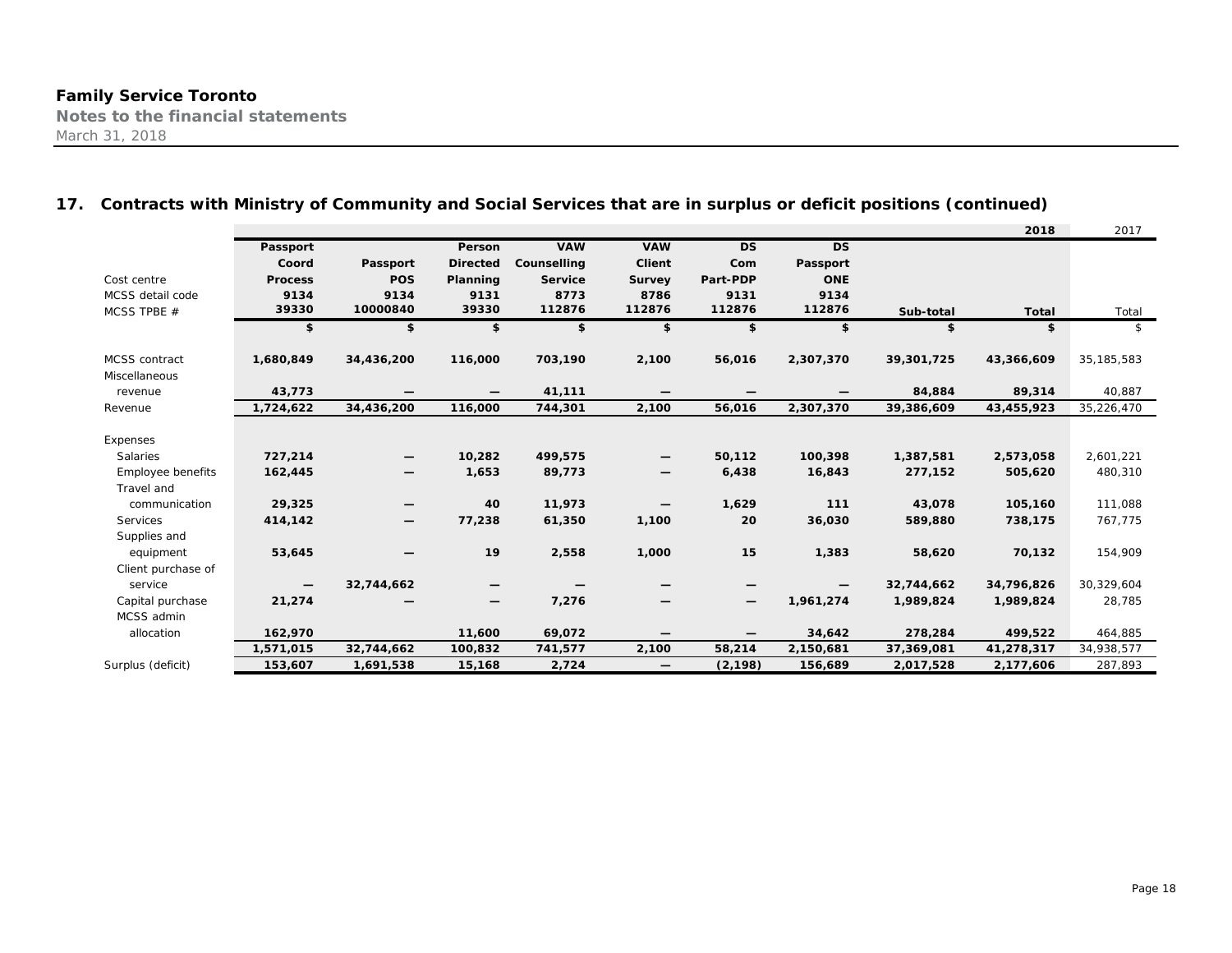#### **18. Contracts with Ministry of the Attorney General**

The Partner Assault Response ("PAR") program was funded by the Ministry of the Attorney General ("MAG"). Revenues and expenses for this contract are combined with revenues and expenses of all other programs of FST in the Statement of operations. In accordance with the agreement with the MAG, the revenues and expenses related to the PAR program contract of 2017/2018 are as follows:

| \$<br>\$<br>Revenue*<br><b>MAG</b> allocation<br>463,925<br>463,925<br>MAG funding carried forward<br>48,905<br>40,050<br>Other Revenues<br>4,140<br>1,240<br>Client fees<br>75,652<br>78,176<br>592,622<br>583,391<br>Expenses**<br>Salaries<br>440,333<br>433,537<br><b>Benefits</b><br>75,718<br>78,825<br>3,822<br>Rent<br>2,796<br>5,436<br>3,905<br>Office supplies<br>Telecommunications<br>10,264<br>8,765<br>Office equipment (to include equipment maintenance)<br>727<br>2,000<br>Community workshops/meetings/events<br>163<br>509<br>Staff expenses (recruitment, travel, development)<br>1,177<br>788<br>Audit<br>869<br>1,024<br>Translation<br>2,919<br>539,091<br>534,486<br>Excess of revenue over expenses before the undernoted<br>53,531<br>48,905<br>(48, 905)<br>progress" – approved by MAG<br>progress" - approved by MAG<br>(53, 531)<br>Excess of revenue over expenses |                                                            | 2018 | 2017 |
|----------------------------------------------------------------------------------------------------------------------------------------------------------------------------------------------------------------------------------------------------------------------------------------------------------------------------------------------------------------------------------------------------------------------------------------------------------------------------------------------------------------------------------------------------------------------------------------------------------------------------------------------------------------------------------------------------------------------------------------------------------------------------------------------------------------------------------------------------------------------------------------------------|------------------------------------------------------------|------|------|
|                                                                                                                                                                                                                                                                                                                                                                                                                                                                                                                                                                                                                                                                                                                                                                                                                                                                                                    |                                                            |      |      |
|                                                                                                                                                                                                                                                                                                                                                                                                                                                                                                                                                                                                                                                                                                                                                                                                                                                                                                    |                                                            |      |      |
|                                                                                                                                                                                                                                                                                                                                                                                                                                                                                                                                                                                                                                                                                                                                                                                                                                                                                                    |                                                            |      |      |
|                                                                                                                                                                                                                                                                                                                                                                                                                                                                                                                                                                                                                                                                                                                                                                                                                                                                                                    |                                                            |      |      |
|                                                                                                                                                                                                                                                                                                                                                                                                                                                                                                                                                                                                                                                                                                                                                                                                                                                                                                    |                                                            |      |      |
|                                                                                                                                                                                                                                                                                                                                                                                                                                                                                                                                                                                                                                                                                                                                                                                                                                                                                                    |                                                            |      |      |
|                                                                                                                                                                                                                                                                                                                                                                                                                                                                                                                                                                                                                                                                                                                                                                                                                                                                                                    |                                                            |      |      |
|                                                                                                                                                                                                                                                                                                                                                                                                                                                                                                                                                                                                                                                                                                                                                                                                                                                                                                    |                                                            |      |      |
|                                                                                                                                                                                                                                                                                                                                                                                                                                                                                                                                                                                                                                                                                                                                                                                                                                                                                                    |                                                            |      |      |
|                                                                                                                                                                                                                                                                                                                                                                                                                                                                                                                                                                                                                                                                                                                                                                                                                                                                                                    |                                                            |      |      |
|                                                                                                                                                                                                                                                                                                                                                                                                                                                                                                                                                                                                                                                                                                                                                                                                                                                                                                    |                                                            |      |      |
|                                                                                                                                                                                                                                                                                                                                                                                                                                                                                                                                                                                                                                                                                                                                                                                                                                                                                                    |                                                            |      |      |
|                                                                                                                                                                                                                                                                                                                                                                                                                                                                                                                                                                                                                                                                                                                                                                                                                                                                                                    |                                                            |      |      |
|                                                                                                                                                                                                                                                                                                                                                                                                                                                                                                                                                                                                                                                                                                                                                                                                                                                                                                    |                                                            |      |      |
|                                                                                                                                                                                                                                                                                                                                                                                                                                                                                                                                                                                                                                                                                                                                                                                                                                                                                                    |                                                            |      |      |
|                                                                                                                                                                                                                                                                                                                                                                                                                                                                                                                                                                                                                                                                                                                                                                                                                                                                                                    |                                                            |      |      |
|                                                                                                                                                                                                                                                                                                                                                                                                                                                                                                                                                                                                                                                                                                                                                                                                                                                                                                    |                                                            |      |      |
|                                                                                                                                                                                                                                                                                                                                                                                                                                                                                                                                                                                                                                                                                                                                                                                                                                                                                                    |                                                            |      |      |
|                                                                                                                                                                                                                                                                                                                                                                                                                                                                                                                                                                                                                                                                                                                                                                                                                                                                                                    |                                                            |      |      |
|                                                                                                                                                                                                                                                                                                                                                                                                                                                                                                                                                                                                                                                                                                                                                                                                                                                                                                    |                                                            |      |      |
|                                                                                                                                                                                                                                                                                                                                                                                                                                                                                                                                                                                                                                                                                                                                                                                                                                                                                                    |                                                            |      |      |
|                                                                                                                                                                                                                                                                                                                                                                                                                                                                                                                                                                                                                                                                                                                                                                                                                                                                                                    |                                                            |      |      |
|                                                                                                                                                                                                                                                                                                                                                                                                                                                                                                                                                                                                                                                                                                                                                                                                                                                                                                    |                                                            |      |      |
|                                                                                                                                                                                                                                                                                                                                                                                                                                                                                                                                                                                                                                                                                                                                                                                                                                                                                                    | Less: revenue deferred to 2017/2018 to complete "groups in |      |      |
|                                                                                                                                                                                                                                                                                                                                                                                                                                                                                                                                                                                                                                                                                                                                                                                                                                                                                                    |                                                            |      |      |
|                                                                                                                                                                                                                                                                                                                                                                                                                                                                                                                                                                                                                                                                                                                                                                                                                                                                                                    | Less: revenue deferred to 2018/2019 to complete "groups in |      |      |
|                                                                                                                                                                                                                                                                                                                                                                                                                                                                                                                                                                                                                                                                                                                                                                                                                                                                                                    |                                                            |      |      |
|                                                                                                                                                                                                                                                                                                                                                                                                                                                                                                                                                                                                                                                                                                                                                                                                                                                                                                    |                                                            |      |      |

\* \$43,943 (\$38,725 in 2017) Language Interpreter Services expenses and reimbursements from MAG were excluded.

\*\* During the year, nil (\$257 in 2017) of expenses related to the program that was covered by other sources of FST revenues was excluded.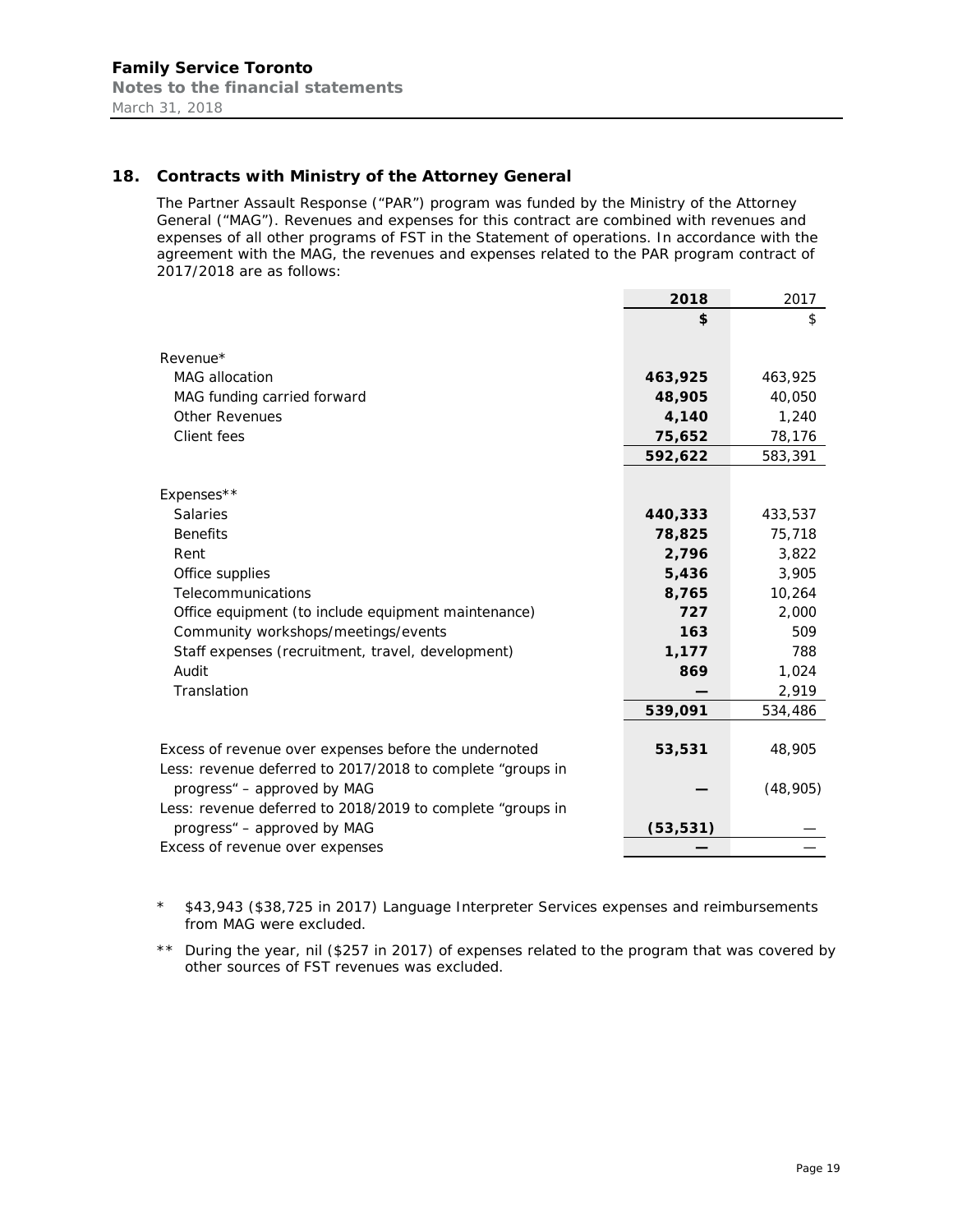#### **19. Contract with Public Health Agency of Canada**

The Growing Up Healthy Downtown ("GUHD") project is funded by Public Health Agency of Canada ("PHAC"). Revenues and expenses for this contract are combined with revenues and expenses of all other programs of FST in the Statement of operations. In accordance with the agreement with the PHAC, the revenues and expenses related to the GUHD contract of 2017/2018 are as follows:

|                                                      | 2018    | 2017    |
|------------------------------------------------------|---------|---------|
|                                                      | \$      | \$      |
|                                                      |         |         |
| Revenue                                              | 520,200 | 520,200 |
|                                                      |         |         |
| Expenses                                             |         |         |
| The 519 Church Street Community Centre               | 58,522  | 58,522  |
| Davenport-Perth Neighborhood Community Health Centre | 58,522  | 58,522  |
| Dixon Hall                                           | 58,522  | 58,522  |
| <b>Family Service Toronto</b>                        | 110,546 | 110,546 |
| <b>Waterfront Community Centre</b>                   | 58,522  | 58,522  |
| West Neighbourhood House                             | 58,522  | 58,522  |
| <b>University Settlement</b>                         | 58,522  | 58,522  |
| <b>Woodgreen Community Services</b>                  | 58,522  | 58,522  |
|                                                      | 520,200 | 520,200 |
| Excess of revenue over expenses                      |         |         |
|                                                      |         |         |

#### **20. Contract with Ministry of Health and Long-Term Care - AIDS Bureau**

The HIV/AIDS Community Counseling program of David Kelley Services was funded by the Ministry of Health and Long-Term Care-AIDS Bureau. Revenues and expenses for this contract are combined with revenues and expenses of all other programs of FST in the Statement of operations. In accordance with the agreement with the Ministry, the revenues and expenses related to the program contract of 2017/2018 are as follows:

|                                      | 2018    | 2017    |
|--------------------------------------|---------|---------|
|                                      | \$      | \$      |
|                                      |         |         |
| Revenue                              |         |         |
| MOHLTC - AIDS Bureau Funding Program | 143,320 | 134,620 |
| Other income                         |         | 455     |
|                                      | 143,320 | 135,075 |
|                                      |         |         |
| Expenses                             |         |         |
| <b>Salaries</b>                      | 111,943 | 111,797 |
| <b>Benefits</b>                      | 21,122  | 19,538  |
| Rent and utilities                   | 6,720   |         |
| Supplies and other expenses          | 1,035   | 1,146   |
| Protected allocations                | 720     | 2,594   |
|                                      | 141,540 | 135,075 |
| Excess of revenue over expenses      | 1,780   |         |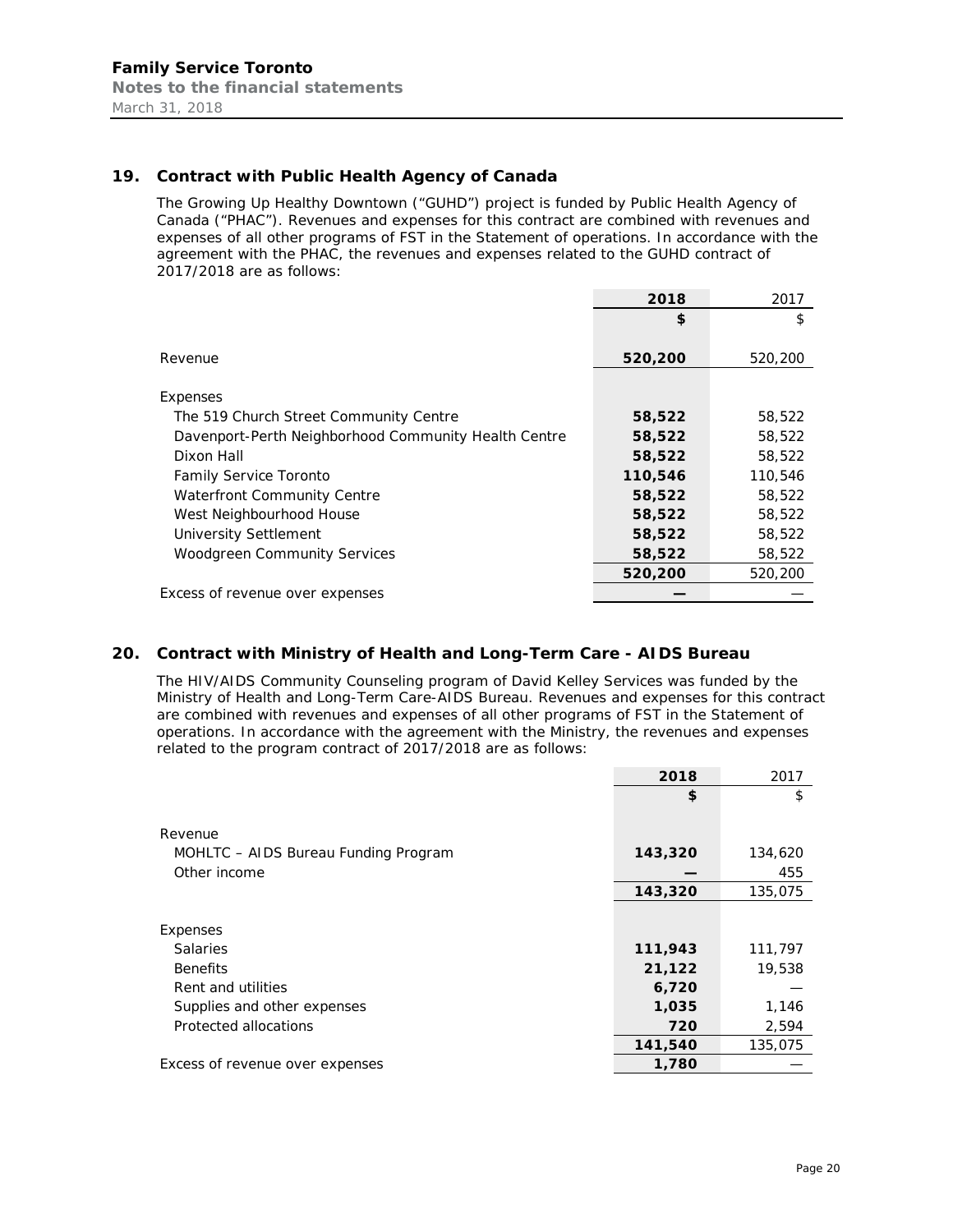#### **21. Additional disclosures**

FST is covered under the Broader Public Sector Accountability Act and Public Sector Salary Disclosure Act. Salaries of affected personnel are reported to the Ontario Government.

#### **22. Commitments**

#### *Leases*

FST has operating lease commitments for premises and equipment up to 2026. The minimum annual payments are as follows:

\$

|            | J         |
|------------|-----------|
|            |           |
| 2019       | 676,615   |
| 2020       | 567,452   |
| 2021       | 448,126   |
| 2022       | 456,790   |
| 2023       | 460,019   |
| Thereafter | 1,183,509 |
|            | 3,792,511 |
|            |           |

#### **23. Contingencies and guarantees**

In the normal course of business, FST enters into agreements that meet the definition of a guarantee. FST's primary guarantees are as follows:

- (a) Indemnity has been provided to all directors and officers of FST for various items including, but not limited to, all costs to settle suits or actions due to their involvement with FST, subject to certain restriction. FST has purchased directors' and officers' liability insurance to mitigate the cost of any potential future suits or actions. The term of the indemnification is not explicitly defined, but is limited to the period over which the indemnified party served as a director or officer of FST. The maximum amount of any potential future payment cannot be reasonably estimated.
- (b) In the normal course of business, FST has entered into agreements that include indemnities in favour of third parties, such as purchase and sale agreements, confidentiality agreements, engagement letters with advisors and consultants, outsourcing agreements, leasing contracts, information technology agreements and service agreements. These indemnification agreements may require FST to compensate counterparties for losses incurred by the counterparties as a result of breaches in representation and regulations or as a result of litigation claims or statutory sanctions that may be suffered by the counterparty as a consequence of the transaction

The terms of these indemnities are not explicitly defined and the maximum amount of any potential reimbursement cannot be reasonably estimated.

The nature of these indemnification agreements prevents FST from making a reasonable estimate of the maximum exposure due to the difficulties in assessing the amount of liability which stems from the unpredictability of future events and the unlimited coverage offered to counterparties. Historically, FST has not made any significant payments under such or similar indemnification agreements and therefore no amount has been accrued in the balance sheet with respect to these agreements.

FST has a grievance that is in abeyance as of March 31, 2018. Since the amount and the outcome of this grievance is not determinable at this time, no provision has been made in the financial statements. Any settlement will be recognized in the period when the amount is known.